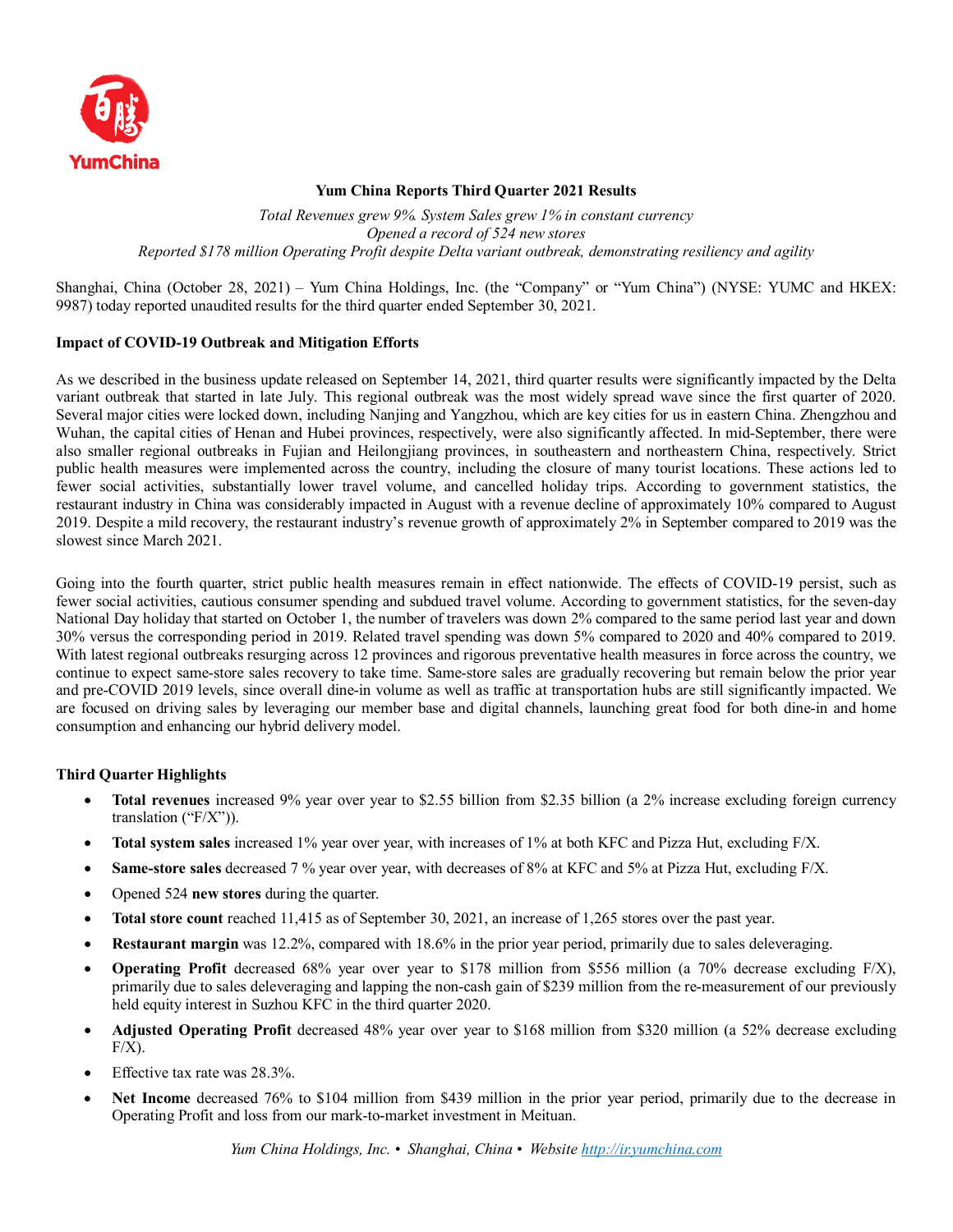- **Adjusted Net Income** decreased 63% to \$96 million from \$263 million in the prior year period (a 45% decrease excluding the net loss of \$32 million in the third quarter of 2021 and the net gain of \$29 million in the third quarter of 2020, respectively, from our mark-to-market equity investment in Meituan; a 50% decrease if further excluding F/X).
- **Diluted EPS** decreased 78% to \$0.24 from \$1.10 in the prior year period.
- **Adjusted Diluted EPS** decreased 67% to \$0.22 from \$0.66 in the prior year period (a 50% decrease excluding the net loss in the third quarter of 2021 and the net gain in the third quarter of 2020, respectively, from our mark-to-market investment; a 53% decrease if further excluding F/X).
- Results include the consolidation of Huang Ji Huang since April 2020, and Suzhou KFC since August 2020.

## **Key Financial Results**

|            |               | <b>Third Quarter 2021</b> |                |                  | Year to Date Ended 9/30/2021 |                    |                |                  |  |  |  |
|------------|---------------|---------------------------|----------------|------------------|------------------------------|--------------------|----------------|------------------|--|--|--|
|            |               | $%$ Change                |                |                  | % Change                     |                    |                |                  |  |  |  |
|            | <b>System</b> | Same-                     | <b>Net New</b> | <b>Operating</b> | <b>System</b>                | Same-              | <b>Net New</b> | <b>Operating</b> |  |  |  |
|            | <b>Sales</b>  | <b>Store Sales</b>        | Units          | Profit           | <b>Sales</b>                 | <b>Store Sales</b> | <b>Units</b>   | <b>Profit</b>    |  |  |  |
| Yum China  | $+1$          |                           | $+12$          | (68)             | $+15$                        | $+2$               | $+12$          | (4)              |  |  |  |
| <b>KFC</b> | $+1$          | (8)                       | $+14$          | (31)             | $+12$                        | -                  | $+14$          | $+27$            |  |  |  |
| Pizza Hut  | $+$           | (5)                       | $+10$          | (69)             | $+20$                        | $+11$              | $+10$          | $+141$           |  |  |  |

|                                        |              |                    |                 |        | <b>Third Quarter</b> |      | <b>Year to Date Ended 9/30</b> |      |          |        |          |       |  |
|----------------------------------------|--------------|--------------------|-----------------|--------|----------------------|------|--------------------------------|------|----------|--------|----------|-------|--|
| (in US\$ million, except)              |              |                    |                 |        | % Change             |      |                                |      |          |        | % Change |       |  |
| per share data and percentages)        | 2020<br>2021 |                    | <b>Reported</b> | Ex F/X | 2021                 |      | 2020                           |      | Reported | Ex F/X |          |       |  |
| <b>Operating Profit</b>                | \$           | 178                | -S              | 556    | (68)                 | (70) | D                              | 753  |          | 781    | (4)      | (11)  |  |
| Adjusted Operating Profit <sup>1</sup> | \$.          | 168 S              |                 | 320    | (48)                 | (52) | D                              | 750  | \$.      | 550    | $+36$    | $+26$ |  |
| Net Income                             | \$           | 104 \$             |                 | 439    | (76)                 | (79) |                                | 515  |          | 633    | (19)     | (26)  |  |
| Adjusted Net Income <sup>1</sup>       | \$           | 96 \$              |                 | 263    | (63)                 | (67) | \$                             | 514  | \$       | 462    | $+11$    | $+2$  |  |
| Basic Earnings Per Common              |              |                    |                 |        |                      |      |                                |      |          |        |          |       |  |
| Share                                  | \$           | $0.25 \text{ }$ \$ |                 | 1.13   | (78)                 | (81) | \$                             | 1.23 | \$.      | 1.67   | (26)     | (33)  |  |
| Adjusted Basic Earnings Per            |              |                    |                 |        |                      |      |                                |      |          |        |          |       |  |
| Common Share <sup>1</sup>              | \$           | $0.23 \text{ } $s$ |                 | 0.68   | (66)                 | (71) | \$                             | 1.22 | \$       | 1.21   | $+1$     | (7)   |  |
| Diluted Earnings Per Common            |              |                    |                 |        |                      |      |                                |      |          |        |          |       |  |
| Share                                  | \$           | $0.24 \text{ } $s$ |                 | 1.10   | (78)                 | (81) | S                              | 1.19 | \$       | 1.62   | (27)     | (33)  |  |
| Adjusted Diluted Earnings Per          |              |                    |                 |        |                      |      |                                |      |          |        |          |       |  |
| Common Share <sup>1</sup>              | \$           | $0.22 \text{ }$ \$ |                 | 0.66   | (67)                 | (70) |                                | 1.18 | \$       | 1.18   |          | (8)   |  |

<sup>1</sup> See "Reconciliation of Reported GAAP Results to non-GAAP Adjusted Measures" included in the accompanying tables of this release for further details.

*Note*: All comparisons are versus the same period a year ago.

Percentages may not recompute due to rounding.

System sales and same-store sales percentages exclude the impact of F/X. Effective January 1, 2018, temporary store closures are normalized in the same-store sales calculation by excluding the period during which stores are temporarily closed.

## **CEO and CFO Comments**

Joey Wat, CEO of Yum China, commented, "The third quarter was challenging as the regional outbreaks heavily impacted the restaurant industry. I am grateful for our teams who worked nimbly and tirelessly to navigate these adverse conditions. We quickly adjusted operations, strengthened value promotions and product innovation to drive off-premise demand. Our digital channels enabled us to more quickly reach members with targeted promotions. We sustained system sales growth in the third quarter, with new unit openings more than offsetting same-store sales declines. Despite the near-term challenges, we continue to execute on the strategies we outlined in our September investor day to fortify resiliency and accelerate growth. With record openings of 524 new stores during the quarter and after a review of our current pipeline, we now expect to open over 1,700 gross new stores in 2021. We deepened our partnership with Lavazza to accelerate the growth of its footprint in China, aiming to open 1,000 stores by 2025. We are also excited to become a strategic investor in Hangzhou Catering Service Group, which is an important shareholder of the Hangzhou KFC joint venture and was instrumental in making Hangzhou one of our largest markets, to accelerate growth across our brands in Zhejiang province."

Andy Yeung, CFO of Yum China, added, "Our third quarter results are in line with expectations that we indicated in the September business update. We took immediate action to manage costs and leverage technology to drive productivity. Looking ahead, we expect the near-term environment to be challenging. We expect that COVID-19, especially the Delta variant outbreaks, will continue to affect consumer behavior and impact our same-store sales recovery. Keep in mind that fourth quarter is the seasonally lowest quarter for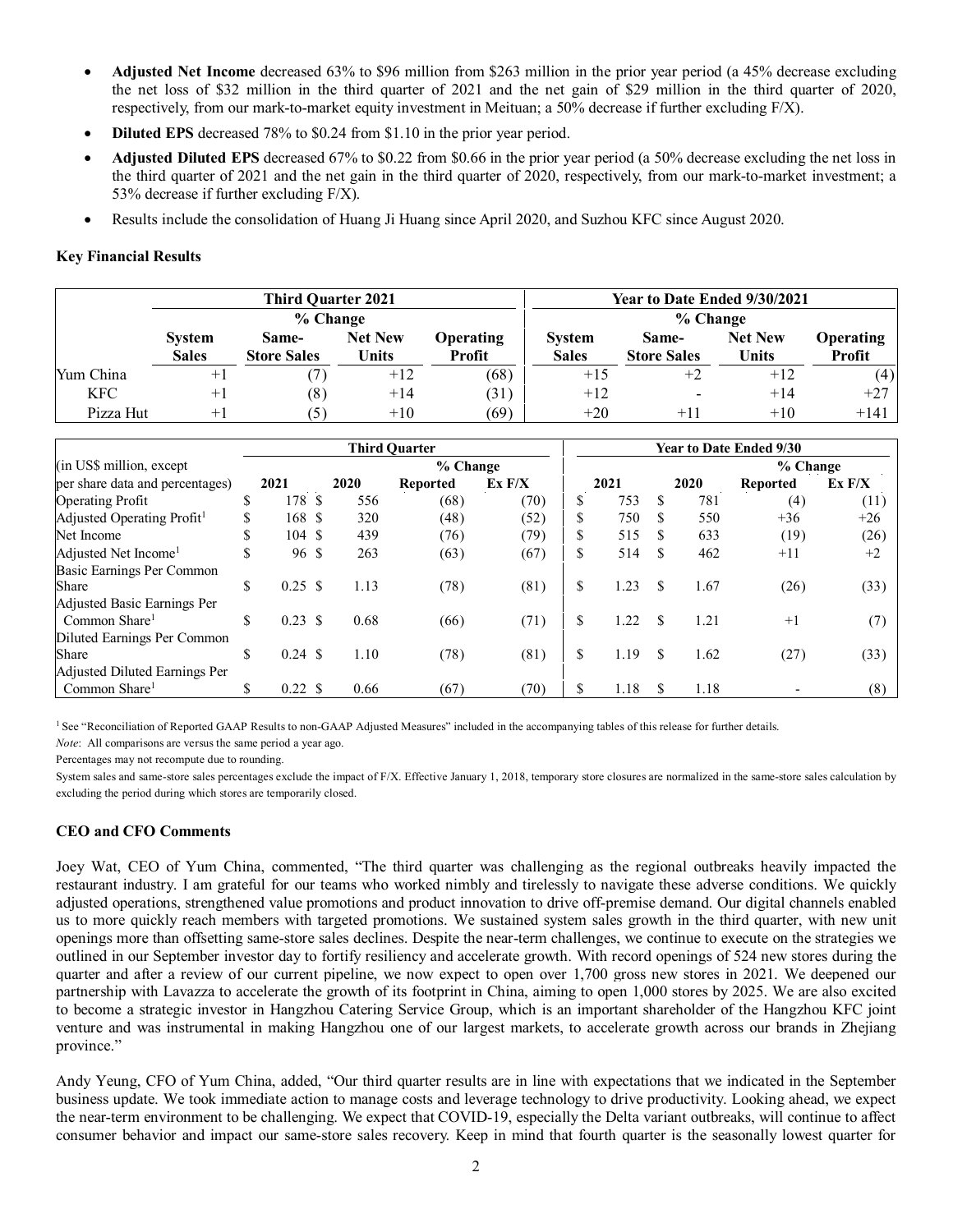sales and profit margins, so small changes in sales and operations will considerably impact profitability. We expect restaurant margins in the fourth quarter and near-term to be pressured by the significant headwinds in (1) sales deleveraging impact, (2) rising commodity prices, and (3) wage inflation. Against this backdrop, we plan to continue to manage costs and stay agile. We will also continue to invest with discipline in store network expansion, supply chain, and digitalization for sustainable growth."

## **Dividends and Share Repurchases**

- The Board of Directors declared a cash dividend of \$0.12 per share on Yum China's common stock, payable as of the close of business on December 16, 2021 to shareholders of record as of the close of business on November 24, 2021.
- During the third quarter, we repurchased approximately 0.57 million shares of Yum China common stock for \$33.6 million at an average price of \$58.56 per share. As of September 30, 2021, approximately \$658 million remained available for future share repurchases under the current authorization.

## **Digital and Delivery**

- The KFC and Pizza Hut loyalty programs exceeded 350 million members combined as of quarter-end. Member sales accounted for approximately 60% of system sales in the third quarter of 2021.
- Delivery contributed approximately 34% of KFC and Pizza Hut's Company sales in the third quarter of 2021, an increase of approximately six percentage points from the prior year period as consumers remain cautious about dine-in.
- Digital orders, including delivery, mobile orders and kiosk orders, accounted for approximately 87% of KFC and Pizza Hut's Company sales in the third quarter of 2021.

| KFC and Pizza Hut Total              |                | <b>Third Quarter</b> | <b>Year to Date Ended 9/30</b> |                |  |  |
|--------------------------------------|----------------|----------------------|--------------------------------|----------------|--|--|
|                                      | 2021           | 2020                 | 2021                           | 2020           |  |  |
| Member count (as of period-end)      | $350$ million+ | $285$ million+       | $350$ million +                | $285$ million+ |  |  |
| Member sales as % of system sales    | $\sim 60\%$    | $~10\%$              | $~1\%$                         | $~10\%$        |  |  |
| Delivery as % of Company sales       | $\sim 34\%$    | $\sim 28\%$          | $\sim 32\%$                    | $\sim 30\%$    |  |  |
| Digital orders as % of Company sales | $\sim 87\%$    | $~1.78\%$            | $~86\%$                        | $~1.78\%$      |  |  |

## **New-Unit Development and Asset Upgrade**

- Yum China opened 524 new stores in the third quarter of 2021, mainly driven by development of the KFC and Pizza Hut brands.
- The Company remodeled 211 stores in the third quarter of 2021.

|                     |                      | <b>New Units</b>    | <b>Restaurant Count</b><br>As of September 30 |        |  |  |
|---------------------|----------------------|---------------------|-----------------------------------------------|--------|--|--|
|                     | <b>Third Quarter</b> | <b>Year to Date</b> |                                               |        |  |  |
|                     | 2021                 | Ended 9/30/2021     | 2021                                          | 2020   |  |  |
| Yum China           | 524                  | 1.243               | 11,415                                        | 10,150 |  |  |
| <b>KFC</b>          | 362                  | 895                 | 7,908                                         | 6,925  |  |  |
| Pizza Hut           | 103                  | 211                 | 2,503                                         | 2,277  |  |  |
| Others <sup>2</sup> | 59                   | 137                 | 1,004                                         | 948    |  |  |

<sup>2</sup> Others include Taco Bell, Little Sheep, Huang Ji Huang, East Dawning, COFFii & JOY and Lavazza.

## **Restaurant Margin**

 Restaurant margin was 12.2% in the third quarter of 2021, compared with 18.6% in the prior year period, primarily attributable to sales deleveraging, stepped-up promotions, wage inflation, increased rider cost associated with rising delivery volume, and lower temporary relief provided by landlords and government agencies. The benefit of favorable commodity prices in the third quarter of 2021 was partially offset by higher cost associated with the phase-out of certain plastic packaging and other packaging upgrades.

|           |         | <b>Third Quarter</b> |             | <b>Year to Date Ended 9/30</b> |          |             |  |  |
|-----------|---------|----------------------|-------------|--------------------------------|----------|-------------|--|--|
|           | 2021    | 2020                 | ppts change | 2021                           | 2020     | ppts change |  |  |
| Yum China | $2.2\%$ | 18.6%                | (6.4)       | $15.6\%$                       | 14.7%    | $+0.9$      |  |  |
| KFC       | 3.6%    | 19.4%                | (5.8)       | 16.8%                          | 16.2%    | $+0.6$      |  |  |
| Pizza Hut | 8.2%    | 16.7%                | (8.5)       | $12.2\%$                       | $10.6\%$ | $+1.6$      |  |  |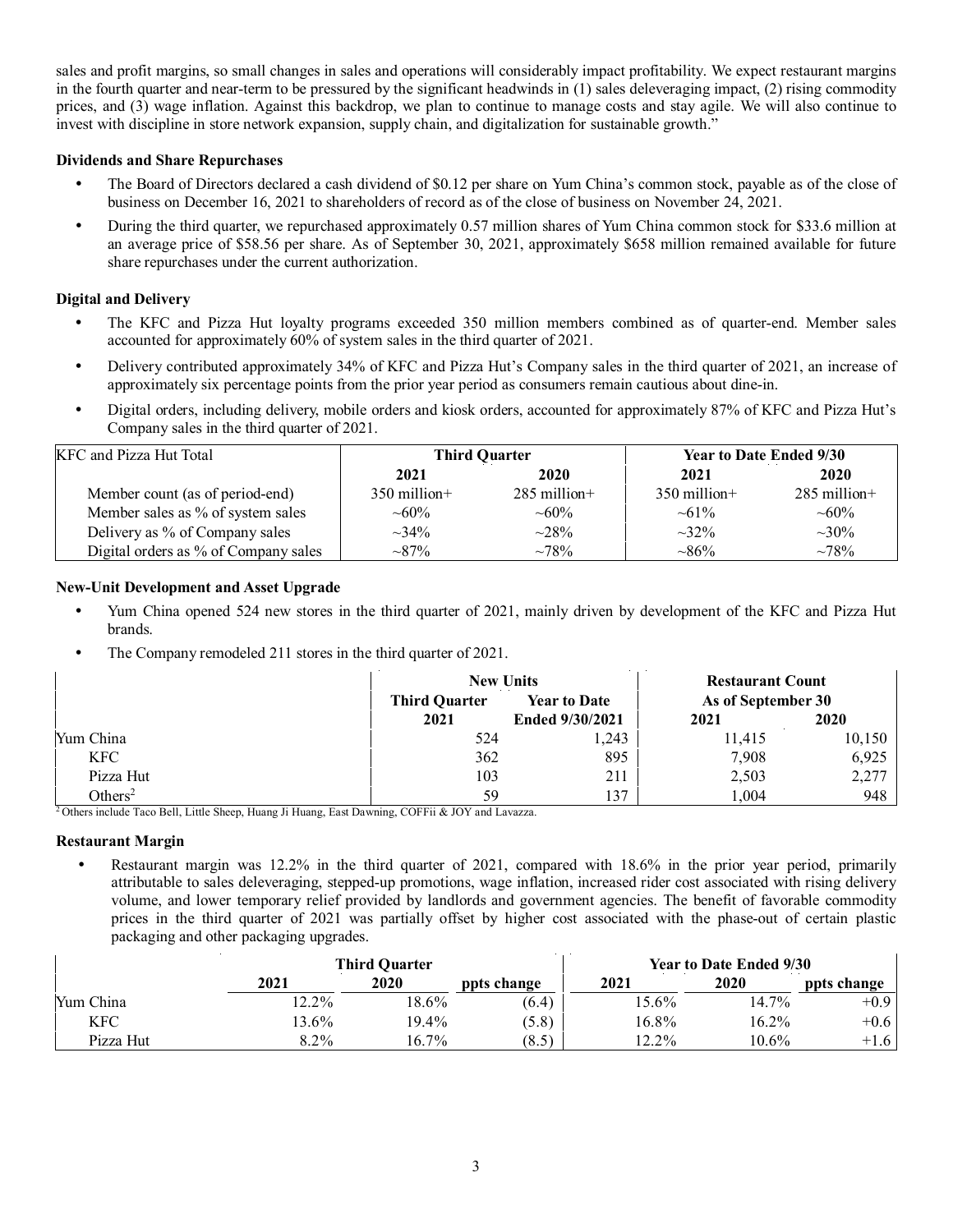#### **2021 Outlook**

- We are increasing gross new stores target to over 1,700, compared to the previous target of 1,300, primarily due to the acceleration of KFC and Pizza Hut store expansion.
- We maintain the capital expenditures target of approximately \$700-800 million, benefiting from our ongoing efforts to reduce capital expenditures per new store.

### **Other Updates**

- In September 2021, the Company entered into a definitive agreement to acquire a 28% equity interest in Hangzhou Catering Service Group ("Hangzhou Catering") for total cash consideration of approximately \$250 million. Hangzhou Catering holds a 45% equity interest in the Hangzhou KFC joint venture ("Hangzhou KFC"), of which the Company currently holds a 47% equity interest. We expect to complete the acquisition in the fourth quarter of 2021, subject to the satisfaction of customary closing conditions and regulatory approvals. Upon closing, the Company will control and consolidate Hangzhou KFC, which operates over 700 KFC stores in and around Hangzhou, with an approximately 60% equity interest, directly and indirectly. In addition to its holding in Hangzhou KFC, Hangzhou Catering operates approximately 60 Chinese dining restaurants under four time-honored brands (Zhi Wei Guan, Hangzhou Restaurant, Kui Yuan Guan and Tian Xiang Lou) and a high-growth food processing business. With this acquisition, Yum China expects to deepen the partnership with Hangzhou Catering and its key shareholder, which has a large commercial real estate portfolio in the region, in the areas of product innovations, retail product collaborations and accelerating store expansion across our brands in Zhejiang province.
- In September 2021, Yum China and Luigi Lavazza S.p.A. ("Lavazza") entered into agreements for the previously formed joint venture and announced plans to accelerate the expansion of Lavazza stores in China, aiming to open 1,000 stores by 2025. Together, an initial funding of \$200 million will be injected into the joint venture for its future growth. The joint venture is also expected to be Lavazza's exclusive distributor in mainland China to introduce more products from Lavazza's global portfolio. Upon execution of these agreements in September, Yum China consolidates the joint venture results with its 65% equity interest.

### **Note on Non-GAAP Adjusted Measures**

Reported GAAP results include Special Items, which are excluded from non-GAAP adjusted measures. Special Items are not allocated to any segment and therefore only impact reported GAAP results of Yum China. See "Reconciliation of Reported GAAP Results to Non-GAAP Adjusted Measures" within this release.

#### **Conference Call**

Yum China's management will hold an earnings conference call at 8:00 p.m. U.S. Eastern Time on Wednesday, October 27, 2021 (8:00 a.m. Beijing/Hong Kong Time on Thursday, October 28, 2021).

A live webcast of the call may be accessed at [https://edge.media-server.com/mmc/p/5tbn4t8f.](https://edge.media-server.com/mmc/p/5tbn4t8f)

To join by phone, please register in advance of the conference through the link provided below. Upon registering, you will be provided with participant dial-in numbers, a passcode and a unique registrant ID.

| Pre-registration Link: | http://apac.directeventreg.com/registration/event/5193096 |
|------------------------|-----------------------------------------------------------|
| Conference ID:         | 5193096                                                   |

A replay of the conference call will be available two hours after the call ends until 9:00 a.m. U.S. Eastern Time on Thursday, November 4, 2021 (9:00 p.m. Beijing/Hong Kong Time on Thursday, November 4, 2021) and may be accessed by phone at the following numbers:

| $U.S.$ :            | 1 855 452 5696               |
|---------------------|------------------------------|
| Mainland China:     | 400 602 2065 or 800 870 0206 |
| Hong Kong:          | $+85230512780$               |
| U.K.:               | 0808 234 0072                |
| International:      | $+61281990299$               |
| Replay access code: | 5193096                      |

Additionally, this earnings release, the accompanying slides, a live webcast and an archived webcast of this conference call will be available at Yum China's Investor Relations website a[t http://ir.yumchina.com.](http://ir.yumchina.com/)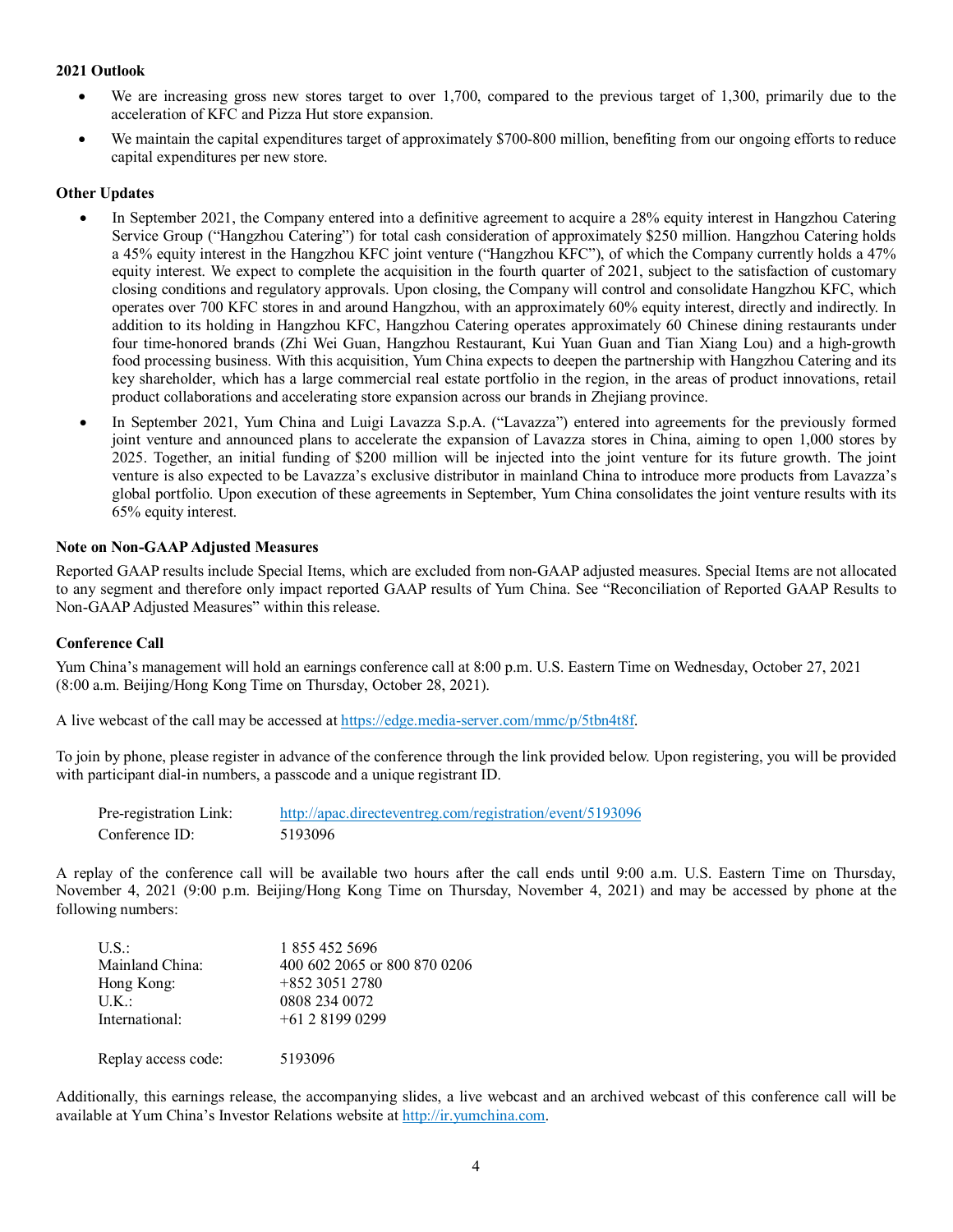For important news and information regarding Yum China, including our filings with the U.S. Securities and Exchange Commission and the Hong Kong Stock Exchange, visit Yum China's Investor Relations website at [http://ir.yumchina.com.](http://ir.yumchina.com/) Yum China uses this website as a primary channel for disclosing key information to its investors, some of which may contain material and previously nonpublic information.

#### **Forward-Looking Statements**

This press release contains "forward-looking statements" within the meaning of Section 27A of the Securities Act of 1933 and Section 21E of the Securities Exchange Act of 1934, including under "2021 Outlook." We intend all forward-looking statements to be covered by the safe harbor provisions of the Private Securities Litigation Reform Act of 1995. Forward-looking statements generally can be identified by the fact that they do not relate strictly to historical or current facts and by the use of forward-looking words such as "expect," "expectation," "believe," "anticipate," "may," "could," "intend," "belief," "plan," "estimate," "target," "predict," "project," "likely," "will," "continue," "should," "forecast," "outlook" or similar terminology. These statements are based on current estimates and assumptions made by us in light of our experience and perception of historical trends, current conditions and expected future developments, as well as other factors that we believe are appropriate and reasonable under the circumstances, but there can be no assurance that such estimates and assumptions will prove to be correct. Forward-looking statements include, without limitation, statements regarding the future strategies, growth, business plans, investment, dividend and share repurchase plans, earnings, performance and returns of Yum China, anticipated effects of population and macroeconomic trends, the expected impact of the COVID-19 pandemic, the anticipated closing of the Hangzhou Catering investment, the anticipated effects of our innovation, digital and delivery capabilities and investments on growth and beliefs regarding the long-term drivers of Yum China's business. Forwardlooking statements are not guarantees of performance and are inherently subject to known and unknown risks and uncertainties that are difficult to predict and could cause our actual results or events to differ materially from those indicated by those statements. We cannot assure you that any of our expectations, estimates or assumptions will be achieved. The forward-looking statements included in this press release are only made as of the date of this press release, and we disclaim any obligation to publicly update any forwardlooking statement to reflect subsequent events or circumstances, except as required by law. Numerous factors could cause our actual results or events to differ materially from those expressed or implied by forward-looking statements, including, without limitation: whether we are able to achieve development goals at the times and in the amounts currently anticipated, if at all, the success of our marketing campaigns and product innovation, our ability to maintain food safety and quality control systems, changes in public health conditions, including the COVID-19 pandemic and regional outbreaks caused by existing or new COVID-19 variants, our ability to control costs and expenses, including tax costs, as well as changes in political, economic and regulatory conditions in China. In addition, other risks and uncertainties not presently known to us or that we currently believe to be immaterial could affect the accuracy of any such forward-looking statements. All forward-looking statements should be evaluated with the understanding of their inherent uncertainty. You should consult our filings with the Securities and Exchange Commission (including the information set forth under the captions "Risk Factors" and "Management's Discussion and Analysis of Financial Condition and Results of Operations" in our Annual Report on Form 10-K and subsequent Quarterly Reports on Form 10-Q) for additional detail about factors that could affect our financial and other results.

## **About Yum China Holdings, Inc.**

Yum China Holdings, Inc. is a licensee of Yum! Brands in mainland China. It has exclusive rights in mainland China to KFC, China's leading quick-service restaurant brand, Pizza Hut, the leading casual dining restaurant brand in China, and Taco Bell, a Californiabased restaurant chain serving innovative Mexican-inspired food. Yum China also owns the Little Sheep, Huang Ji Huang, East Dawning and COFFii & JOY concepts outright. In addition, Yum China has partnered with Lavazza to explore and develop the Lavazza coffee shop concept in China. The Company had 11,415 restaurants in over 1,600 cities at the end of September 2021. Yum China ranked # 363 on the Fortune 500 list and was named to TIME100 Most Influential Companies list in 2021. Yum China has been named the Industry Leader for the Restaurant & Leisure Facilities Industry in the 2020 Dow Jones Sustainability Indices. In 2021, Yum China was named to the Bloomberg Gender-Equality Index and was certified as a Top Employer 2021 in China by the Top Employers Institute, both for the third consecutive year. For more information, please visit [http://ir.yumchina.com.](http://ir.yumchina.com/)

Investor Relations Contact:

Tel: +86 21 2407 7556 / +852 2267 5801 [IR@YumChina.com](mailto:IR@YumChina.com) 

Media Contact:

Tel: +86 21 2407 7510 [Media@YumChina.com](mailto:Media@YumChina.com)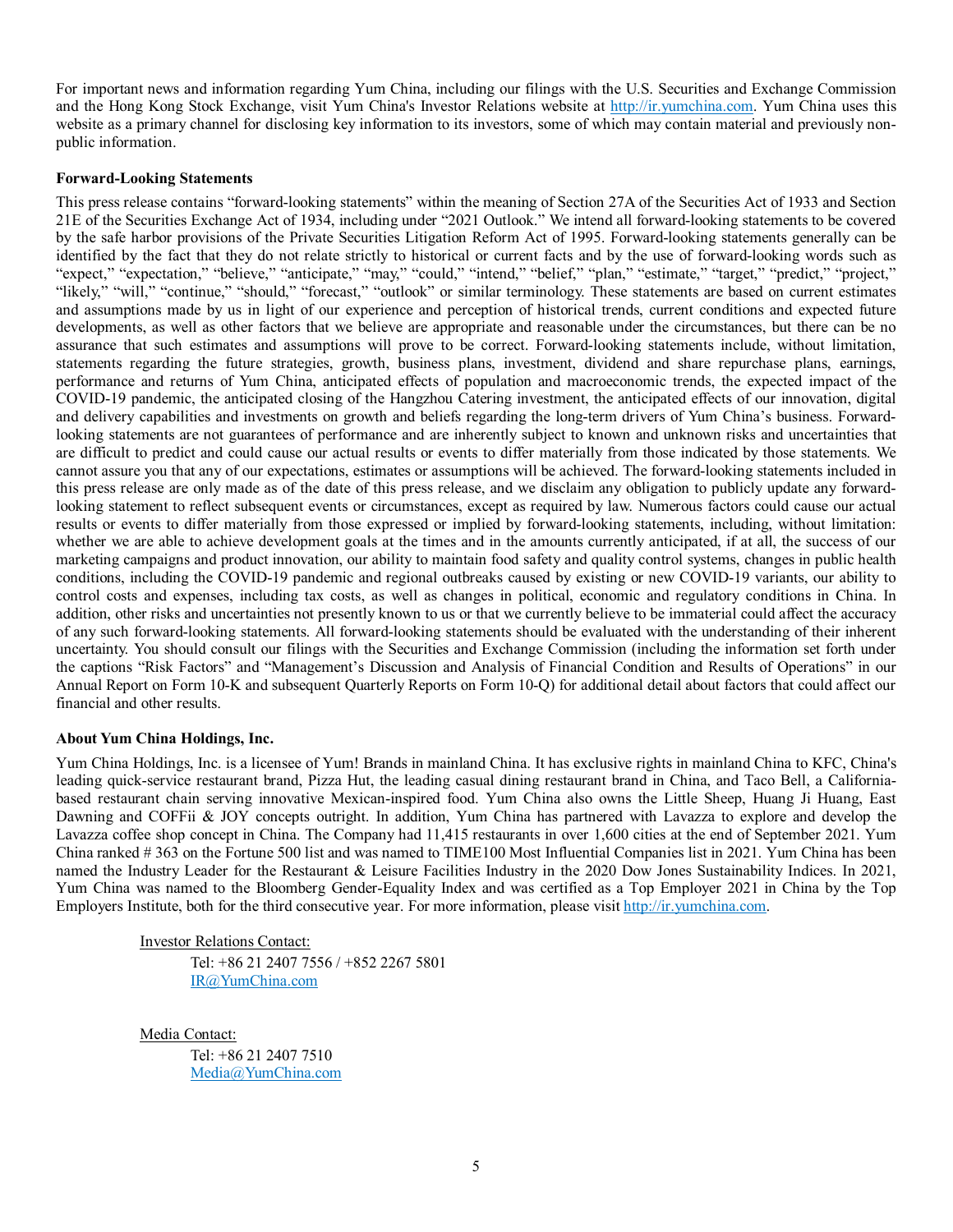## **Yum China Holdings, Inc. Condensed Consolidated Statements of Income (in US\$ million, except per share data) (unaudited)**

|                                                 |    | <b>Quarter Ended</b> |                                             |           | % Change<br><b>Year to Date Ended</b> |                                   |           |    |           | % Change      |  |
|-------------------------------------------------|----|----------------------|---------------------------------------------|-----------|---------------------------------------|-----------------------------------|-----------|----|-----------|---------------|--|
|                                                 |    | 9/30/2021            |                                             | 9/30/2020 | B/(W)                                 |                                   | 9/30/2021 |    | 9/30/2020 | B/(W)         |  |
| <b>Revenues</b>                                 |    |                      |                                             |           |                                       |                                   |           |    |           |               |  |
| Company sales                                   | \$ | 2,310                | \$                                          | 2,118     | 9                                     | $\mathbb{S}% _{t}\left( t\right)$ | 6,874     | \$ | 5,358     | 28            |  |
| Franchise fees and income                       |    | 40                   |                                             | 40        |                                       |                                   | 120       |    | 112       | 7             |  |
| Revenues from transactions with                 |    |                      |                                             |           |                                       |                                   |           |    |           |               |  |
| franchisees and unconsolidated affiliates       |    | 184                  |                                             | 170       | 8                                     |                                   | 519       |    | 488       | 7             |  |
| Other revenues                                  |    | 20                   |                                             | 20        | 2                                     |                                   | 49        |    | 46        | 7             |  |
| Total revenues                                  |    | 2,554                |                                             | 2,348     | 9                                     |                                   | 7,562     |    | 6,004     | 26            |  |
| <b>Costs and Expenses, Net</b>                  |    |                      |                                             |           |                                       |                                   |           |    |           |               |  |
| Company restaurants                             |    |                      |                                             |           |                                       |                                   |           |    |           |               |  |
| Food and paper                                  |    | 743                  |                                             | 660       | (13)                                  |                                   | 2,133     |    | 1,711     | (25)          |  |
| Payroll and employee benefits                   |    | 591                  |                                             | 458       | (29)                                  |                                   | 1,675     |    | 1,236     | (35)          |  |
| Occupancy and other operating expenses          |    | 694                  |                                             | 606       | (15)                                  |                                   | 1,995     |    | 1,621     | (23)          |  |
| Company restaurant expenses                     |    | 2,028                |                                             | 1,724     | (18)                                  |                                   | 5,803     |    | 4,568     | (27)          |  |
| General and administrative expenses             |    | 142                  |                                             | 127       | (13)                                  |                                   | 408       |    | 339       | (21)          |  |
| Franchise expenses                              |    | 17                   |                                             | 17        | (1)                                   |                                   | 50        |    | 50        | 2             |  |
| Expenses for transactions with                  |    |                      |                                             |           |                                       |                                   |           |    |           |               |  |
| franchisees and unconsolidated affiliates       |    | 180                  |                                             | 164       | (9)                                   |                                   | 509       |    | 480       | (6)           |  |
| Other operating costs and expenses              |    | 17                   |                                             | 15        | (16)                                  |                                   | 41        |    | 38        | (9)           |  |
| Closures and impairment expenses, net           |    | 2                    |                                             | 1         | (62)                                  |                                   | 13        |    | 30        | 57            |  |
| Other income, net                               |    | (10)                 |                                             | (256)     | (96)                                  |                                   | (15)      |    | (282)     | (95)          |  |
| Total costs and expenses, net                   |    | 2,376                |                                             | 1,792     | (33)                                  |                                   | 6,809     |    | 5,223     | (30)          |  |
| <b>Operating Profit</b>                         |    | 178                  |                                             | 556       | (68)                                  |                                   | 753       |    | 781       | (4)           |  |
| Interest income, net                            |    | 16                   |                                             | 11        | 58                                    |                                   | 47        |    | 28        | 69            |  |
| Investment (loss) gain                          |    | (39)                 |                                             | 38        | NM                                    |                                   | (43)      |    | 75        | NM            |  |
| <b>Income Before Income Taxes</b>               |    | 155                  |                                             | 605       | (74)                                  |                                   | 757       |    | 884       | (14)          |  |
| Income tax provision                            |    | (44)                 |                                             | (155)     | 72                                    |                                   | (210)     |    | (232)     | 10            |  |
| Net income - including noncontrolling interests |    | 111                  |                                             | 450       | (75)                                  |                                   | 547       |    | 652       | (16)          |  |
| Net income - noncontrolling interests           |    | 7                    |                                             | 11        | 31                                    |                                   | 32        |    | 19        | (73)          |  |
| Net Income - Yum China Holdings, Inc.           | \$ | 104                  | $\mathbb{S}% _{n}^{X\rightarrow\mathbb{R}}$ | 439       | (76)                                  | \$                                | 515       | \$ | 633       | (19)          |  |
| Effective tax rate                              |    | 28.3%                |                                             | 25.6%     | $(2.7)$ ppts.                         |                                   | 27.7%     |    | 26.3%     | $(1.4)$ ppts. |  |
| <b>Basic Earnings Per Common Share</b>          | \$ | 0.25                 | \$                                          | 1.13      |                                       | \$                                | 1.23      | \$ | 1.67      |               |  |
| Weighted-average shares outstanding             |    |                      |                                             |           |                                       |                                   |           |    |           |               |  |
| (in millions)                                   |    | 422                  |                                             | 387       |                                       |                                   | 421       |    | 380       |               |  |
|                                                 |    |                      |                                             |           |                                       |                                   |           |    |           |               |  |
| <b>Diluted Earnings Per Common Share</b>        | \$ | 0.24                 | \$                                          | 1.10      |                                       | \$                                | 1.19      | \$ | 1.62      |               |  |
| Weighted-average shares outstanding             |    |                      |                                             |           |                                       |                                   |           |    |           |               |  |
| (in millions)                                   |    | 435                  |                                             | 400       |                                       |                                   | 435       |    | 391       |               |  |
| <b>Cash Dividends Declared Per Common Share</b> | -S | 0.12                 | \$                                          |           |                                       | \$                                | 0.36      | \$ | 0.12      |               |  |
| Company sales                                   |    | 100.0%               |                                             | 100.0%    |                                       |                                   | 100.0%    |    | 100.0%    |               |  |
| Food and paper                                  |    | 32.2                 |                                             | 31.2      | $(1.0)$ ppts.                         |                                   | 31.0      |    | 31.9      | 0.9 ppts.     |  |
| Payroll and employee benefits                   |    | 25.6                 |                                             | 21.6      | $(4.0)$ ppts.                         |                                   | 24.4      |    | 23.1      | $(1.3)$ ppts. |  |
| Occupancy and other operating expenses          |    | 30.0                 |                                             | 28.6      | $(1.4)$ ppts.                         |                                   | 29.0      |    | 30.3      | 1.3 ppts.     |  |
| Restaurant margin                               |    | 12.2%                |                                             | 18.6%     | $(6.4)$ ppts.                         |                                   | 15.6%     |    | 14.7%     | 0.9 ppts.     |  |
| Operating margin                                |    |                      |                                             |           | $(18.5)$ ppts.                        |                                   |           |    |           |               |  |
|                                                 |    | 7.7%                 |                                             | 26.2%     |                                       |                                   | 11.0%     |    | 14.6%     | $(3.6)$ ppts. |  |

Percentages may not recompute due to rounding. NM refers to not meaningful.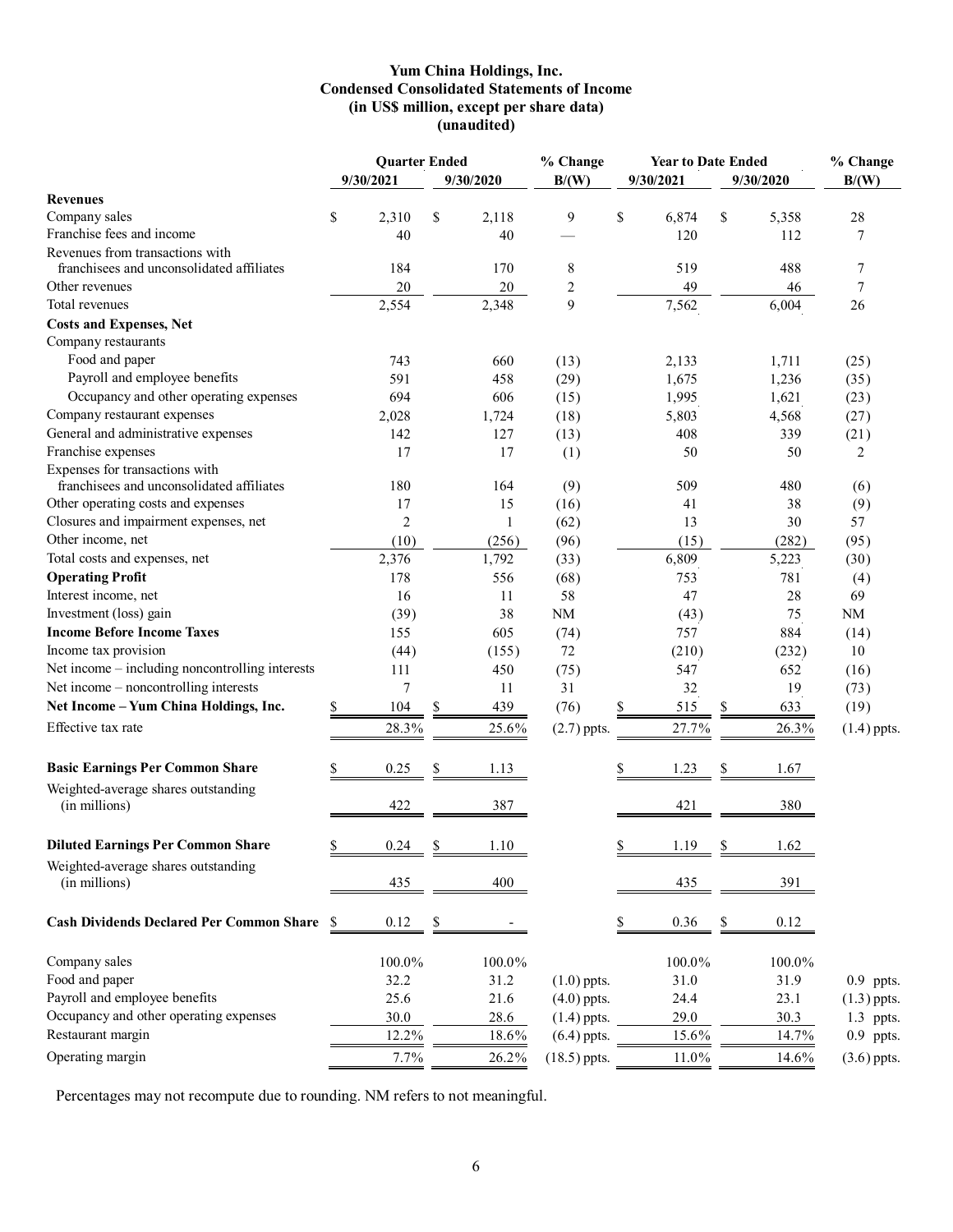## **Yum China Holdings, Inc. KFC Operating Results (in US\$ million) (unaudited)**

|                                           | <b>Quarter Ended</b> |                |     |           | % Change      | <b>Year to Date Ended</b> | % Change    |               |  |
|-------------------------------------------|----------------------|----------------|-----|-----------|---------------|---------------------------|-------------|---------------|--|
|                                           |                      | 9/30/2021      |     | 9/30/2020 | B/(W)         | 9/30/2021                 | 9/30/2020   | B/(W)         |  |
| <b>Revenues</b>                           |                      |                |     |           |               |                           |             |               |  |
| Company sales                             | \$                   | 1,750          | \$. | 1,597     | 10            | \$<br>5,220               | \$<br>4,077 | 28            |  |
| Franchise fees and income                 |                      | 32             |     | 32        |               | 95                        | 97          | (2)           |  |
| Revenues from transactions with           |                      |                |     |           |               |                           |             |               |  |
| franchisees and unconsolidated affiliates |                      | 17             |     | 16        | 1             | 46                        | 47          | (3)           |  |
| Other revenues                            |                      | $\overline{c}$ |     |           | <b>NM</b>     | 6                         |             | NM            |  |
| Total revenues                            |                      | 1,801          |     | 1,646     | 9             | 5,367                     | 4,222       | 27            |  |
| <b>Costs and Expenses, Net</b>            |                      |                |     |           |               |                           |             |               |  |
| Company restaurants                       |                      |                |     |           |               |                           |             |               |  |
| Food and paper                            |                      | 567            |     | 504       | (12)          | 1,629                     | 1,315       | (24)          |  |
| Payroll and employee benefits             |                      | 425            |     | 330       | (29)          | 1,214                     | 888         | (37)          |  |
| Occupancy and other operating expenses    |                      | 520            |     | 453       | (15)          | 1,500                     | 1,215       | (23)          |  |
| Company restaurant expenses               |                      | 1,512          |     | 1,287     | (17)          | 4,343                     | 3,418       | (27)          |  |
| General and administrative expenses       |                      | 62             |     | 50        | (25)          | 175                       | 138         | (27)          |  |
| Franchise expenses                        |                      | 16             |     | 16        | 2             | 47                        | 48          | 2             |  |
| Expenses for transactions with            |                      |                |     |           |               |                           |             |               |  |
| franchisees and unconsolidated affiliates |                      | 16             |     | 16        |               | 45                        | 47          | 5             |  |
| Other operating costs and expenses        |                      | $\overline{2}$ |     |           | <b>NM</b>     | 3                         |             | NM            |  |
| Closures and impairment expenses, net     |                      | 1              |     | 1         | <b>NM</b>     | 7                         | 12          | 33            |  |
| Other income, net                         |                      | (4)            |     | (10)      | (65)          | (16)                      | (39)        | (60)          |  |
| Total costs and expenses, net             |                      | 1,605          |     | 1,360     | (18)          | 4,604                     | 3,624       | (27)          |  |
| <b>Operating Profit</b>                   |                      | 196            | \$  | 286       | (31)          | 763                       | \$<br>598   | 27            |  |
| Company sales                             |                      | 100.0%         |     | 100.0%    |               | 100.0%                    | 100.0%      |               |  |
| Food and paper                            |                      | 32.4           |     | 31.6      | $(0.8)$ ppts. | 31.2                      | 32.3        | 1.1 ppts.     |  |
| Payroll and employee benefits             |                      | 24.3           |     | 20.7      | $(3.6)$ ppts. | 23.3                      | 21.8        | $(1.5)$ ppts. |  |
| Occupancy and other operating expenses    |                      | 29.7           |     | 28.3      | $(1.4)$ ppts. | 28.7                      | 29.7        | 1.0 ppts.     |  |
| Restaurant margin                         |                      | 13.6%          |     | 19.4%     | $(5.8)$ ppts. | 16.8%                     | 16.2%       | $0.6$ ppts.   |  |
| Operating margin                          |                      | 11.2%          |     | 17.9%     | $(6.7)$ ppts. | 14.6%                     | 14.7%       | $(0.1)$ ppts. |  |

Percentages may not recompute due to rounding. NM refers to not meaningful.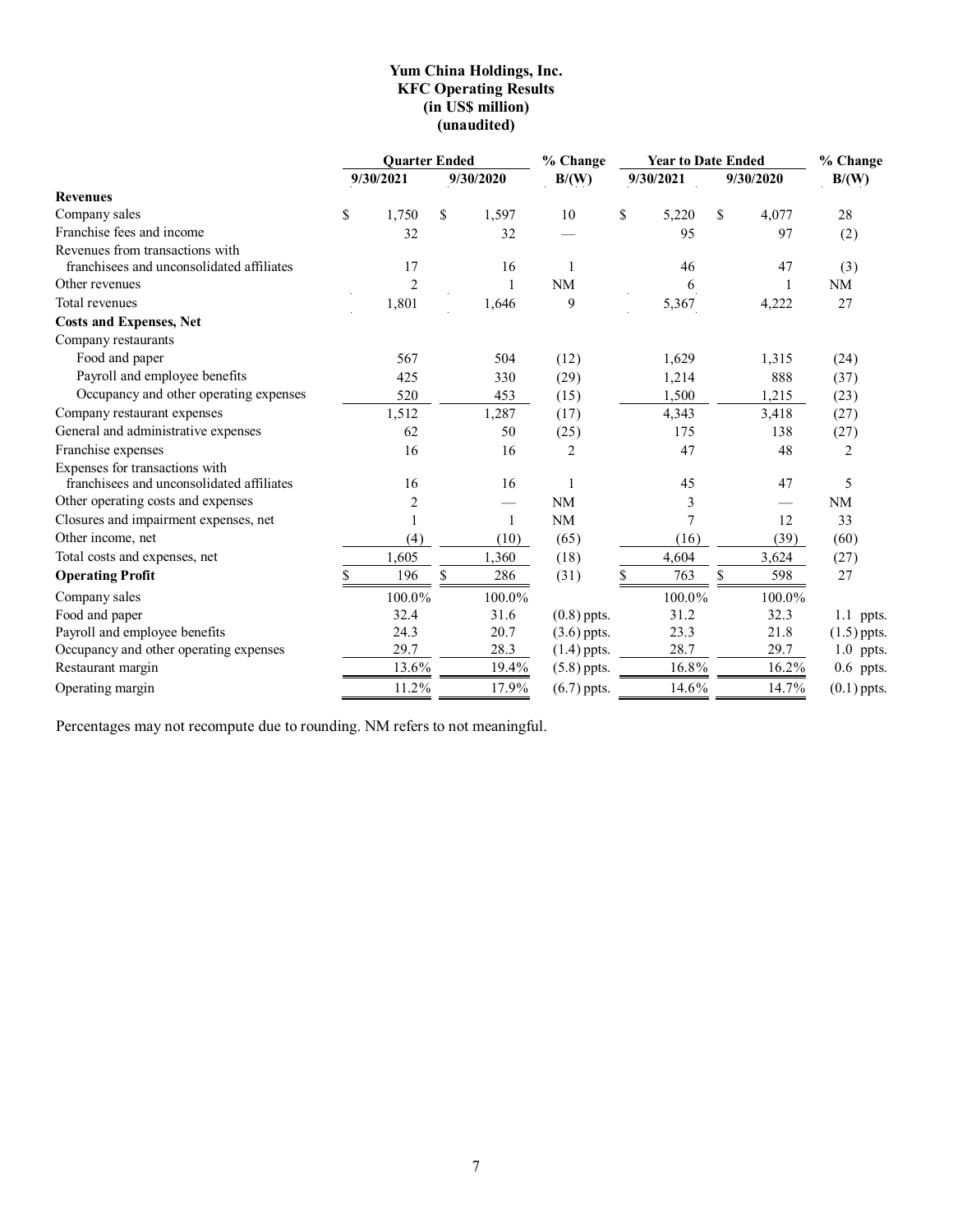## **Yum China Holdings, Inc. Pizza Hut Operating Results (in US\$ million) (unaudited)**

|                                                                              | <b>Ouarter Ended</b> |                |     |                | % Change         | <b>Year to Date Ended</b> |               | % Change       |               |
|------------------------------------------------------------------------------|----------------------|----------------|-----|----------------|------------------|---------------------------|---------------|----------------|---------------|
|                                                                              |                      | 9/30/2021      |     | 9/30/2020      | B/(W)            | 9/30/2021                 |               | 9/30/2020      | B/(W)         |
| <b>Revenues</b>                                                              |                      |                |     |                |                  |                           |               |                |               |
| Company sales                                                                | \$                   | 546            | \$. | 508            | $\boldsymbol{7}$ | \$<br>1,617               | <sup>\$</sup> | 1,252          | 29            |
| Franchise fees and income                                                    |                      | $\overline{2}$ |     | $\overline{2}$ | 20               | 6                         |               | 4              | 41            |
| Revenues from transactions with<br>franchisees and unconsolidated affiliates |                      | 2              |     |                | 55               | 5                         |               | 3              | 72            |
| Other revenues                                                               |                      |                |     |                | NM               | 2                         |               |                | NM            |
| Total revenues                                                               |                      | 551            |     | 511            | 8                | 1,630                     |               | 1,259          | 29            |
| <b>Costs and Expenses, Net</b>                                               |                      |                |     |                |                  |                           |               |                |               |
| Company restaurants                                                          |                      |                |     |                |                  |                           |               |                |               |
| Food and paper                                                               |                      | 173            |     | 152            | (13)             | 493                       |               | 388            | (27)          |
| Payroll and employee benefits                                                |                      | 161            |     | 124            | (29)             | 450                       |               | 339            | (32)          |
| Occupancy and other operating expenses                                       |                      | 168            |     | 148            | (14)             | 478                       |               | 393            | (22)          |
| Company restaurant expenses                                                  |                      | 502            |     | 424            | (18)             | 1,421                     |               | 1,120          | (27)          |
| General and administrative expenses                                          |                      | 27             |     | 24             | (14)             | 80                        |               | 71             | (13)          |
| Franchise expenses                                                           |                      |                |     |                | (29)             | 3                         |               | $\overline{2}$ | (33)          |
| Expenses for transactions with                                               |                      |                |     |                |                  |                           |               |                |               |
| franchisees and unconsolidated affiliates                                    |                      | 2              |     |                | (46)             | 5                         |               | 3              | (63)          |
| Other operating costs and expenses                                           |                      |                |     |                | NM               |                           |               |                | (12)          |
| Closures and impairment expenses, net                                        |                      |                |     |                | <b>NM</b>        | 3                         |               | 15             | 81            |
| Total costs and expenses, net                                                |                      | 533            |     | 450            | (18)             | 1,513                     |               | 1,211          | (25)          |
| <b>Operating Profit</b>                                                      |                      | 18             | \$. | 61             | (69)             | 117                       | \$            | 48             | 141           |
| Company sales                                                                |                      | 100.0%         |     | 100.0%         |                  | 100.0%                    |               | 100.0%         |               |
| Food and paper                                                               |                      | 31.5           |     | 29.8           | $(1.7)$ ppts.    | 30.5                      |               | 31.0           | $0.5$ ppts.   |
| Payroll and employee benefits                                                |                      | 29.5           |     | 24.6           | $(4.9)$ ppts.    | 27.8                      |               | 27.1           | $(0.7)$ ppts. |
| Occupancy and other operating expenses                                       |                      | 30.8           |     | 28.9           | $(1.9)$ ppts.    | 29.5                      |               | 31.3           | 1.8 ppts.     |
| Restaurant margin                                                            |                      | 8.2%           |     | 16.7%          | $(8.5)$ ppts.    | 12.2%                     |               | 10.6%          | 1.6 ppts.     |
| Operating margin                                                             |                      | 3.5%           |     | 12.0%          | $(8.5)$ ppts.    | 7.2%                      |               | 3.9%           | 3.3 ppts.     |

Percentages may not recompute due to rounding. NM refers to not meaningful.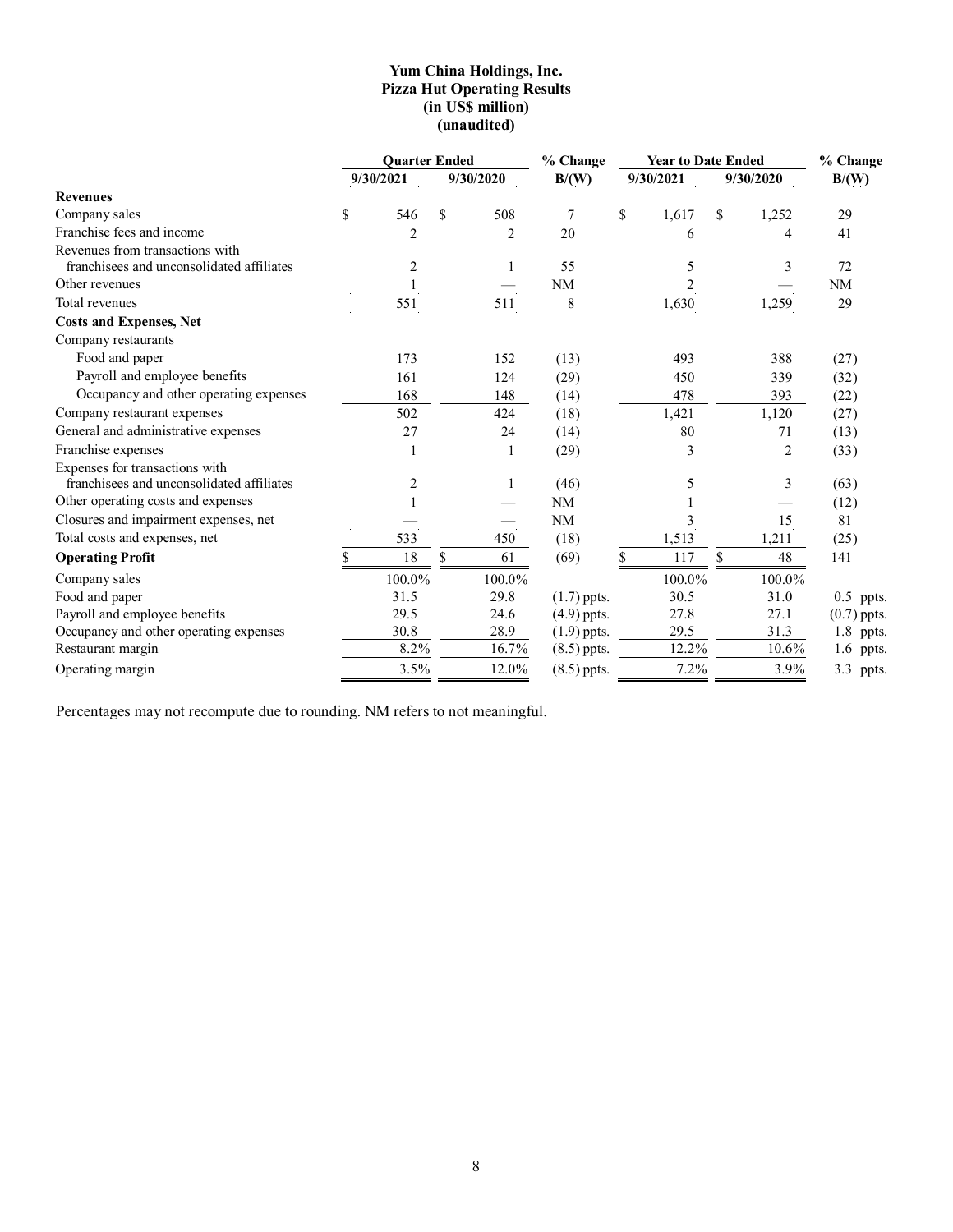## **Yum China Holdings, Inc. Condensed Consolidated Balance Sheets (in US\$ million)**

|                                                                                                                                                                                                                                                                                                       |    | 9/30/2021<br>(Unaudited) | 12/31/2020 |        |
|-------------------------------------------------------------------------------------------------------------------------------------------------------------------------------------------------------------------------------------------------------------------------------------------------------|----|--------------------------|------------|--------|
| <b>ASSETS</b>                                                                                                                                                                                                                                                                                         |    |                          |            |        |
| <b>Current Assets</b>                                                                                                                                                                                                                                                                                 |    |                          |            |        |
| Cash and cash equivalents                                                                                                                                                                                                                                                                             | \$ | 1,278                    | S          | 1,158  |
| Short-term investments                                                                                                                                                                                                                                                                                |    | 3,099                    |            | 3,105  |
| Accounts receivable, net                                                                                                                                                                                                                                                                              |    | 97                       |            | 99     |
| Inventories, net                                                                                                                                                                                                                                                                                      |    | 390                      |            | 398    |
| Prepaid expenses and other current assets                                                                                                                                                                                                                                                             |    | 218                      |            | 176    |
| <b>Total Current Assets</b>                                                                                                                                                                                                                                                                           |    | 5,082                    |            | 4,936  |
| Property, plant and equipment, net                                                                                                                                                                                                                                                                    |    | 1,910                    |            | 1,765  |
| Operating lease right-of-use assets                                                                                                                                                                                                                                                                   |    | 2,287                    |            | 2,164  |
| Goodwill                                                                                                                                                                                                                                                                                              |    | 858                      |            | 832    |
| Intangible assets, net                                                                                                                                                                                                                                                                                |    | 218                      |            | 246    |
| Deferred income tax assets                                                                                                                                                                                                                                                                            |    | 68                       |            | 98     |
| Investments in unconsolidated affiliates                                                                                                                                                                                                                                                              |    | 309                      |            | 85     |
| Other assets                                                                                                                                                                                                                                                                                          |    | 774                      |            | 749    |
| <b>Total Assets</b>                                                                                                                                                                                                                                                                                   |    | 11,506                   |            | 10,875 |
| <b>LIABILITIES, REDEEMABLE NONCONTROLLING INTEREST AND EQUITY</b><br><b>Current Liabilities</b>                                                                                                                                                                                                       |    |                          |            |        |
| Accounts payable and other current liabilities                                                                                                                                                                                                                                                        |    | 2,126                    |            | 1,995  |
| Income taxes payable                                                                                                                                                                                                                                                                                  |    | 68                       |            | 72     |
| <b>Total Current Liabilities</b>                                                                                                                                                                                                                                                                      |    | 2,194                    |            | 2,067  |
| Non-current operating lease liabilities                                                                                                                                                                                                                                                               |    | 2,014                    |            | 1,915  |
| Non-current finance lease obligations                                                                                                                                                                                                                                                                 |    | 34                       |            | 28     |
| Deferred income tax liabilities                                                                                                                                                                                                                                                                       |    | 217                      |            | 227    |
| Other liabilities                                                                                                                                                                                                                                                                                     |    | 170                      |            | 167    |
| <b>Total Liabilities</b>                                                                                                                                                                                                                                                                              |    | 4,629                    |            | 4,404  |
| <b>Redeemable Noncontrolling Interest</b>                                                                                                                                                                                                                                                             |    | 12                       |            | 12     |
| <b>Equity</b>                                                                                                                                                                                                                                                                                         |    |                          |            |        |
| Common stock, \$0.01 par value; 1,000 million shares authorized; 444 million shares and<br>440 million shares issued at September 30, 2021 and December 31, 2020, respectively; 424<br>million shares and 420 million shares outstanding at September 30, 2021 and December 31,<br>2020, respectively |    |                          |            | 4      |
|                                                                                                                                                                                                                                                                                                       |    | 4                        |            |        |
| Treasury stock                                                                                                                                                                                                                                                                                        |    | (762)                    |            | (728)  |
| Additional paid-in capital                                                                                                                                                                                                                                                                            |    | 4,685                    |            | 4,658  |
| Retained earnings                                                                                                                                                                                                                                                                                     |    | 2,468                    |            | 2,105  |
| Accumulated other comprehensive income                                                                                                                                                                                                                                                                |    | 213                      |            | 167    |
| <b>Total Yum China Holdings, Inc. Stockholders' Equity</b>                                                                                                                                                                                                                                            |    | 6,608                    |            | 6,206  |
| Noncontrolling interests                                                                                                                                                                                                                                                                              |    | 257                      |            | 253    |
| <b>Total Equity</b>                                                                                                                                                                                                                                                                                   |    | 6,865                    |            | 6,459  |
| <b>Total Liabilities, Redeemable Noncontrolling Interest and Equity</b>                                                                                                                                                                                                                               | \$ | 11,506                   | \$         | 10,875 |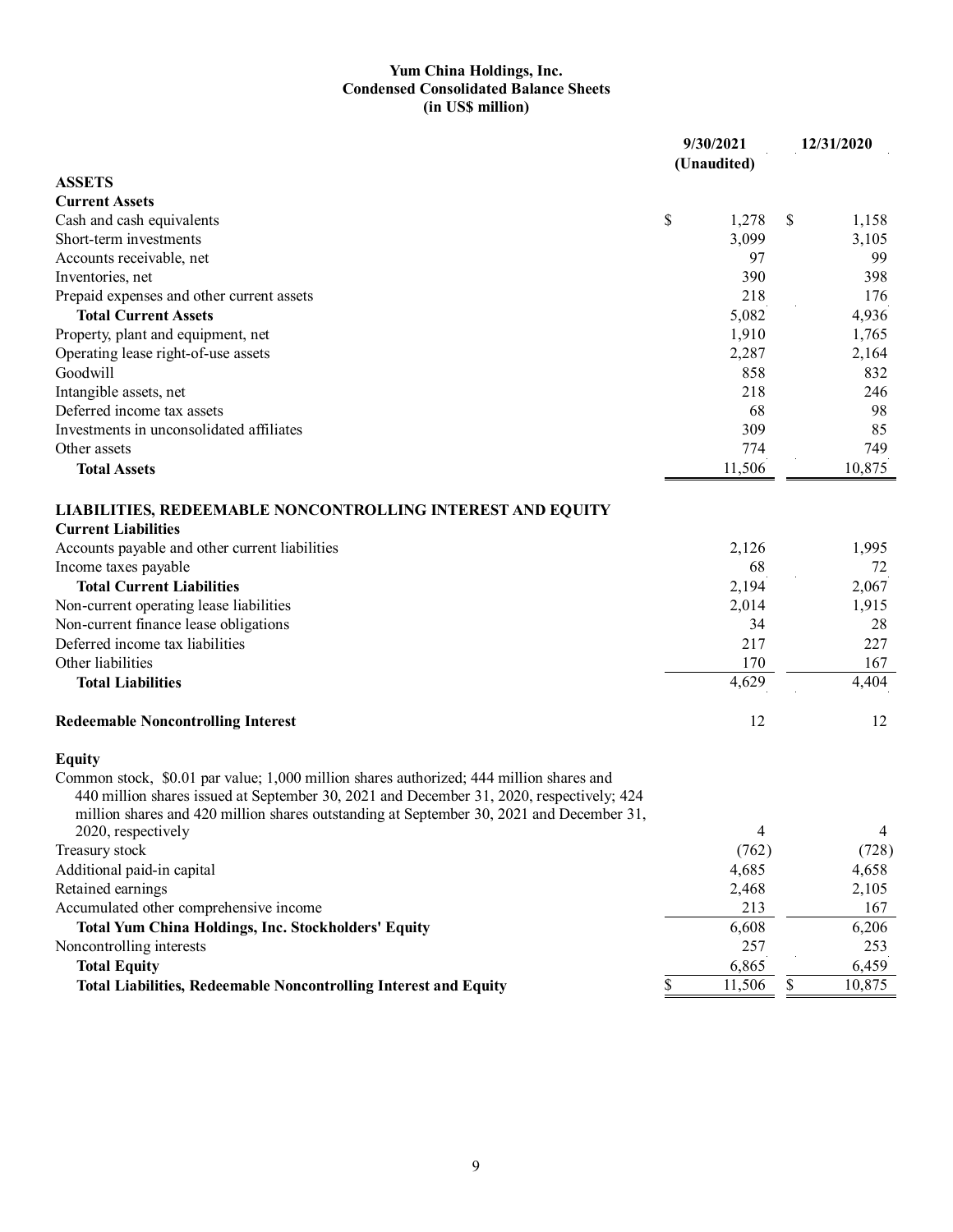## **Yum China Holdings, Inc. Condensed Consolidated Statements of Cash Flows (in US\$ million) (unaudited)**

| 9/30/2021<br>9/30/2020<br>Net income – including noncontrolling interests<br>\$<br>\$<br>547<br>652<br>Depreciation and amortization<br>380<br>327<br>Non-cash operating lease cost<br>270<br>310<br>Closures and impairment expenses<br>13<br>30<br>Gain from re-measurement of previously held equity interest<br>(10)<br>(239)<br>Investment loss (gain)<br>43<br>(75)<br>(38)<br>Equity income from investments in unconsolidated affiliates<br>(51)<br>Distributions of income received from unconsolidated affiliates<br>21<br>25<br>Deferred income taxes<br>17<br>73<br>32<br>27<br>Share-based compensation expense<br>Changes in accounts receivable<br>$\overline{c}$<br>(19)<br>Changes in inventories<br>13<br>52<br>Changes in prepaid expenses and other current assets<br>31<br>Changes in accounts payable and other current liabilities<br>82<br>56<br>Changes in income taxes payable<br>62<br>(5)<br>Changes in non-current operating lease liabilities<br>(309)<br>(292)<br>(24)<br>Other, net<br>(30)<br>1,074<br>899<br><b>Net Cash Provided by Operating Activities</b><br><b>Cash Flows - Investing Activities</b><br>Capital spending<br>(482)<br>(284)<br>Purchases of short-term investments<br>(4,524)<br>(2,859)<br>Purchases of long-term time deposits<br>(57)<br>(25)<br>Maturities of short-term investments<br>4,544<br>1,066<br>Contribution to unconsolidated affiliates<br>(17)<br>Acquisition of business, net of cash acquired<br>(288)<br>(261)<br>Investment in equity securities<br>Disposal of equity securities<br>54<br>Other, net<br>5<br>52<br>(743)<br>(2, 333)<br><b>Net Cash Used in Investing Activities</b><br><b>Cash Flows - Financing Activities</b><br>Common stock issuance proceeds, net of issuance costs<br>2,203<br>Repurchase of shares of common stock<br>(32)<br>(8)<br>Cash dividends paid on common stock<br>(152)<br>(45)<br>(22)<br>Dividends paid to noncontrolling interests<br>(7)<br>Payment of acquisition related holdback<br>(8)<br>(6)<br>Other, net<br>2,144<br>(220)<br><b>Net Cash (Used in) Provided by Financing Activities</b><br>9<br>Effect of Exchange Rates on Cash, Cash Equivalents and Restricted Cash<br>17<br>Net Increase in Cash, Cash Equivalents and Restricted Cash<br>120<br>727<br>1,158<br>1,055<br>Cash, Cash Equivalents, and Restricted Cash - Beginning of Period<br>Cash, Cash Equivalents, and Restricted Cash - End of Period<br>\$<br>1,278<br>\$<br>1,782 |                                          | <b>Year to Date Ended</b> |  |  |  |  |
|------------------------------------------------------------------------------------------------------------------------------------------------------------------------------------------------------------------------------------------------------------------------------------------------------------------------------------------------------------------------------------------------------------------------------------------------------------------------------------------------------------------------------------------------------------------------------------------------------------------------------------------------------------------------------------------------------------------------------------------------------------------------------------------------------------------------------------------------------------------------------------------------------------------------------------------------------------------------------------------------------------------------------------------------------------------------------------------------------------------------------------------------------------------------------------------------------------------------------------------------------------------------------------------------------------------------------------------------------------------------------------------------------------------------------------------------------------------------------------------------------------------------------------------------------------------------------------------------------------------------------------------------------------------------------------------------------------------------------------------------------------------------------------------------------------------------------------------------------------------------------------------------------------------------------------------------------------------------------------------------------------------------------------------------------------------------------------------------------------------------------------------------------------------------------------------------------------------------------------------------------------------------------------------------------------------------------------------------------------------------------------------------------------------------------------------------------------------------|------------------------------------------|---------------------------|--|--|--|--|
|                                                                                                                                                                                                                                                                                                                                                                                                                                                                                                                                                                                                                                                                                                                                                                                                                                                                                                                                                                                                                                                                                                                                                                                                                                                                                                                                                                                                                                                                                                                                                                                                                                                                                                                                                                                                                                                                                                                                                                                                                                                                                                                                                                                                                                                                                                                                                                                                                                                                        |                                          |                           |  |  |  |  |
|                                                                                                                                                                                                                                                                                                                                                                                                                                                                                                                                                                                                                                                                                                                                                                                                                                                                                                                                                                                                                                                                                                                                                                                                                                                                                                                                                                                                                                                                                                                                                                                                                                                                                                                                                                                                                                                                                                                                                                                                                                                                                                                                                                                                                                                                                                                                                                                                                                                                        | <b>Cash Flows - Operating Activities</b> |                           |  |  |  |  |
|                                                                                                                                                                                                                                                                                                                                                                                                                                                                                                                                                                                                                                                                                                                                                                                                                                                                                                                                                                                                                                                                                                                                                                                                                                                                                                                                                                                                                                                                                                                                                                                                                                                                                                                                                                                                                                                                                                                                                                                                                                                                                                                                                                                                                                                                                                                                                                                                                                                                        |                                          |                           |  |  |  |  |
|                                                                                                                                                                                                                                                                                                                                                                                                                                                                                                                                                                                                                                                                                                                                                                                                                                                                                                                                                                                                                                                                                                                                                                                                                                                                                                                                                                                                                                                                                                                                                                                                                                                                                                                                                                                                                                                                                                                                                                                                                                                                                                                                                                                                                                                                                                                                                                                                                                                                        |                                          |                           |  |  |  |  |
|                                                                                                                                                                                                                                                                                                                                                                                                                                                                                                                                                                                                                                                                                                                                                                                                                                                                                                                                                                                                                                                                                                                                                                                                                                                                                                                                                                                                                                                                                                                                                                                                                                                                                                                                                                                                                                                                                                                                                                                                                                                                                                                                                                                                                                                                                                                                                                                                                                                                        |                                          |                           |  |  |  |  |
|                                                                                                                                                                                                                                                                                                                                                                                                                                                                                                                                                                                                                                                                                                                                                                                                                                                                                                                                                                                                                                                                                                                                                                                                                                                                                                                                                                                                                                                                                                                                                                                                                                                                                                                                                                                                                                                                                                                                                                                                                                                                                                                                                                                                                                                                                                                                                                                                                                                                        |                                          |                           |  |  |  |  |
|                                                                                                                                                                                                                                                                                                                                                                                                                                                                                                                                                                                                                                                                                                                                                                                                                                                                                                                                                                                                                                                                                                                                                                                                                                                                                                                                                                                                                                                                                                                                                                                                                                                                                                                                                                                                                                                                                                                                                                                                                                                                                                                                                                                                                                                                                                                                                                                                                                                                        |                                          |                           |  |  |  |  |
|                                                                                                                                                                                                                                                                                                                                                                                                                                                                                                                                                                                                                                                                                                                                                                                                                                                                                                                                                                                                                                                                                                                                                                                                                                                                                                                                                                                                                                                                                                                                                                                                                                                                                                                                                                                                                                                                                                                                                                                                                                                                                                                                                                                                                                                                                                                                                                                                                                                                        |                                          |                           |  |  |  |  |
|                                                                                                                                                                                                                                                                                                                                                                                                                                                                                                                                                                                                                                                                                                                                                                                                                                                                                                                                                                                                                                                                                                                                                                                                                                                                                                                                                                                                                                                                                                                                                                                                                                                                                                                                                                                                                                                                                                                                                                                                                                                                                                                                                                                                                                                                                                                                                                                                                                                                        |                                          |                           |  |  |  |  |
|                                                                                                                                                                                                                                                                                                                                                                                                                                                                                                                                                                                                                                                                                                                                                                                                                                                                                                                                                                                                                                                                                                                                                                                                                                                                                                                                                                                                                                                                                                                                                                                                                                                                                                                                                                                                                                                                                                                                                                                                                                                                                                                                                                                                                                                                                                                                                                                                                                                                        |                                          |                           |  |  |  |  |
|                                                                                                                                                                                                                                                                                                                                                                                                                                                                                                                                                                                                                                                                                                                                                                                                                                                                                                                                                                                                                                                                                                                                                                                                                                                                                                                                                                                                                                                                                                                                                                                                                                                                                                                                                                                                                                                                                                                                                                                                                                                                                                                                                                                                                                                                                                                                                                                                                                                                        |                                          |                           |  |  |  |  |
|                                                                                                                                                                                                                                                                                                                                                                                                                                                                                                                                                                                                                                                                                                                                                                                                                                                                                                                                                                                                                                                                                                                                                                                                                                                                                                                                                                                                                                                                                                                                                                                                                                                                                                                                                                                                                                                                                                                                                                                                                                                                                                                                                                                                                                                                                                                                                                                                                                                                        |                                          |                           |  |  |  |  |
|                                                                                                                                                                                                                                                                                                                                                                                                                                                                                                                                                                                                                                                                                                                                                                                                                                                                                                                                                                                                                                                                                                                                                                                                                                                                                                                                                                                                                                                                                                                                                                                                                                                                                                                                                                                                                                                                                                                                                                                                                                                                                                                                                                                                                                                                                                                                                                                                                                                                        |                                          |                           |  |  |  |  |
|                                                                                                                                                                                                                                                                                                                                                                                                                                                                                                                                                                                                                                                                                                                                                                                                                                                                                                                                                                                                                                                                                                                                                                                                                                                                                                                                                                                                                                                                                                                                                                                                                                                                                                                                                                                                                                                                                                                                                                                                                                                                                                                                                                                                                                                                                                                                                                                                                                                                        |                                          |                           |  |  |  |  |
|                                                                                                                                                                                                                                                                                                                                                                                                                                                                                                                                                                                                                                                                                                                                                                                                                                                                                                                                                                                                                                                                                                                                                                                                                                                                                                                                                                                                                                                                                                                                                                                                                                                                                                                                                                                                                                                                                                                                                                                                                                                                                                                                                                                                                                                                                                                                                                                                                                                                        |                                          |                           |  |  |  |  |
|                                                                                                                                                                                                                                                                                                                                                                                                                                                                                                                                                                                                                                                                                                                                                                                                                                                                                                                                                                                                                                                                                                                                                                                                                                                                                                                                                                                                                                                                                                                                                                                                                                                                                                                                                                                                                                                                                                                                                                                                                                                                                                                                                                                                                                                                                                                                                                                                                                                                        |                                          |                           |  |  |  |  |
|                                                                                                                                                                                                                                                                                                                                                                                                                                                                                                                                                                                                                                                                                                                                                                                                                                                                                                                                                                                                                                                                                                                                                                                                                                                                                                                                                                                                                                                                                                                                                                                                                                                                                                                                                                                                                                                                                                                                                                                                                                                                                                                                                                                                                                                                                                                                                                                                                                                                        |                                          |                           |  |  |  |  |
|                                                                                                                                                                                                                                                                                                                                                                                                                                                                                                                                                                                                                                                                                                                                                                                                                                                                                                                                                                                                                                                                                                                                                                                                                                                                                                                                                                                                                                                                                                                                                                                                                                                                                                                                                                                                                                                                                                                                                                                                                                                                                                                                                                                                                                                                                                                                                                                                                                                                        |                                          |                           |  |  |  |  |
|                                                                                                                                                                                                                                                                                                                                                                                                                                                                                                                                                                                                                                                                                                                                                                                                                                                                                                                                                                                                                                                                                                                                                                                                                                                                                                                                                                                                                                                                                                                                                                                                                                                                                                                                                                                                                                                                                                                                                                                                                                                                                                                                                                                                                                                                                                                                                                                                                                                                        |                                          |                           |  |  |  |  |
|                                                                                                                                                                                                                                                                                                                                                                                                                                                                                                                                                                                                                                                                                                                                                                                                                                                                                                                                                                                                                                                                                                                                                                                                                                                                                                                                                                                                                                                                                                                                                                                                                                                                                                                                                                                                                                                                                                                                                                                                                                                                                                                                                                                                                                                                                                                                                                                                                                                                        |                                          |                           |  |  |  |  |
|                                                                                                                                                                                                                                                                                                                                                                                                                                                                                                                                                                                                                                                                                                                                                                                                                                                                                                                                                                                                                                                                                                                                                                                                                                                                                                                                                                                                                                                                                                                                                                                                                                                                                                                                                                                                                                                                                                                                                                                                                                                                                                                                                                                                                                                                                                                                                                                                                                                                        |                                          |                           |  |  |  |  |
|                                                                                                                                                                                                                                                                                                                                                                                                                                                                                                                                                                                                                                                                                                                                                                                                                                                                                                                                                                                                                                                                                                                                                                                                                                                                                                                                                                                                                                                                                                                                                                                                                                                                                                                                                                                                                                                                                                                                                                                                                                                                                                                                                                                                                                                                                                                                                                                                                                                                        |                                          |                           |  |  |  |  |
|                                                                                                                                                                                                                                                                                                                                                                                                                                                                                                                                                                                                                                                                                                                                                                                                                                                                                                                                                                                                                                                                                                                                                                                                                                                                                                                                                                                                                                                                                                                                                                                                                                                                                                                                                                                                                                                                                                                                                                                                                                                                                                                                                                                                                                                                                                                                                                                                                                                                        |                                          |                           |  |  |  |  |
|                                                                                                                                                                                                                                                                                                                                                                                                                                                                                                                                                                                                                                                                                                                                                                                                                                                                                                                                                                                                                                                                                                                                                                                                                                                                                                                                                                                                                                                                                                                                                                                                                                                                                                                                                                                                                                                                                                                                                                                                                                                                                                                                                                                                                                                                                                                                                                                                                                                                        |                                          |                           |  |  |  |  |
|                                                                                                                                                                                                                                                                                                                                                                                                                                                                                                                                                                                                                                                                                                                                                                                                                                                                                                                                                                                                                                                                                                                                                                                                                                                                                                                                                                                                                                                                                                                                                                                                                                                                                                                                                                                                                                                                                                                                                                                                                                                                                                                                                                                                                                                                                                                                                                                                                                                                        |                                          |                           |  |  |  |  |
|                                                                                                                                                                                                                                                                                                                                                                                                                                                                                                                                                                                                                                                                                                                                                                                                                                                                                                                                                                                                                                                                                                                                                                                                                                                                                                                                                                                                                                                                                                                                                                                                                                                                                                                                                                                                                                                                                                                                                                                                                                                                                                                                                                                                                                                                                                                                                                                                                                                                        |                                          |                           |  |  |  |  |
|                                                                                                                                                                                                                                                                                                                                                                                                                                                                                                                                                                                                                                                                                                                                                                                                                                                                                                                                                                                                                                                                                                                                                                                                                                                                                                                                                                                                                                                                                                                                                                                                                                                                                                                                                                                                                                                                                                                                                                                                                                                                                                                                                                                                                                                                                                                                                                                                                                                                        |                                          |                           |  |  |  |  |
|                                                                                                                                                                                                                                                                                                                                                                                                                                                                                                                                                                                                                                                                                                                                                                                                                                                                                                                                                                                                                                                                                                                                                                                                                                                                                                                                                                                                                                                                                                                                                                                                                                                                                                                                                                                                                                                                                                                                                                                                                                                                                                                                                                                                                                                                                                                                                                                                                                                                        |                                          |                           |  |  |  |  |
|                                                                                                                                                                                                                                                                                                                                                                                                                                                                                                                                                                                                                                                                                                                                                                                                                                                                                                                                                                                                                                                                                                                                                                                                                                                                                                                                                                                                                                                                                                                                                                                                                                                                                                                                                                                                                                                                                                                                                                                                                                                                                                                                                                                                                                                                                                                                                                                                                                                                        |                                          |                           |  |  |  |  |
|                                                                                                                                                                                                                                                                                                                                                                                                                                                                                                                                                                                                                                                                                                                                                                                                                                                                                                                                                                                                                                                                                                                                                                                                                                                                                                                                                                                                                                                                                                                                                                                                                                                                                                                                                                                                                                                                                                                                                                                                                                                                                                                                                                                                                                                                                                                                                                                                                                                                        |                                          |                           |  |  |  |  |
|                                                                                                                                                                                                                                                                                                                                                                                                                                                                                                                                                                                                                                                                                                                                                                                                                                                                                                                                                                                                                                                                                                                                                                                                                                                                                                                                                                                                                                                                                                                                                                                                                                                                                                                                                                                                                                                                                                                                                                                                                                                                                                                                                                                                                                                                                                                                                                                                                                                                        |                                          |                           |  |  |  |  |
|                                                                                                                                                                                                                                                                                                                                                                                                                                                                                                                                                                                                                                                                                                                                                                                                                                                                                                                                                                                                                                                                                                                                                                                                                                                                                                                                                                                                                                                                                                                                                                                                                                                                                                                                                                                                                                                                                                                                                                                                                                                                                                                                                                                                                                                                                                                                                                                                                                                                        |                                          |                           |  |  |  |  |
|                                                                                                                                                                                                                                                                                                                                                                                                                                                                                                                                                                                                                                                                                                                                                                                                                                                                                                                                                                                                                                                                                                                                                                                                                                                                                                                                                                                                                                                                                                                                                                                                                                                                                                                                                                                                                                                                                                                                                                                                                                                                                                                                                                                                                                                                                                                                                                                                                                                                        |                                          |                           |  |  |  |  |
|                                                                                                                                                                                                                                                                                                                                                                                                                                                                                                                                                                                                                                                                                                                                                                                                                                                                                                                                                                                                                                                                                                                                                                                                                                                                                                                                                                                                                                                                                                                                                                                                                                                                                                                                                                                                                                                                                                                                                                                                                                                                                                                                                                                                                                                                                                                                                                                                                                                                        |                                          |                           |  |  |  |  |
|                                                                                                                                                                                                                                                                                                                                                                                                                                                                                                                                                                                                                                                                                                                                                                                                                                                                                                                                                                                                                                                                                                                                                                                                                                                                                                                                                                                                                                                                                                                                                                                                                                                                                                                                                                                                                                                                                                                                                                                                                                                                                                                                                                                                                                                                                                                                                                                                                                                                        |                                          |                           |  |  |  |  |
|                                                                                                                                                                                                                                                                                                                                                                                                                                                                                                                                                                                                                                                                                                                                                                                                                                                                                                                                                                                                                                                                                                                                                                                                                                                                                                                                                                                                                                                                                                                                                                                                                                                                                                                                                                                                                                                                                                                                                                                                                                                                                                                                                                                                                                                                                                                                                                                                                                                                        |                                          |                           |  |  |  |  |
|                                                                                                                                                                                                                                                                                                                                                                                                                                                                                                                                                                                                                                                                                                                                                                                                                                                                                                                                                                                                                                                                                                                                                                                                                                                                                                                                                                                                                                                                                                                                                                                                                                                                                                                                                                                                                                                                                                                                                                                                                                                                                                                                                                                                                                                                                                                                                                                                                                                                        |                                          |                           |  |  |  |  |
|                                                                                                                                                                                                                                                                                                                                                                                                                                                                                                                                                                                                                                                                                                                                                                                                                                                                                                                                                                                                                                                                                                                                                                                                                                                                                                                                                                                                                                                                                                                                                                                                                                                                                                                                                                                                                                                                                                                                                                                                                                                                                                                                                                                                                                                                                                                                                                                                                                                                        |                                          |                           |  |  |  |  |
|                                                                                                                                                                                                                                                                                                                                                                                                                                                                                                                                                                                                                                                                                                                                                                                                                                                                                                                                                                                                                                                                                                                                                                                                                                                                                                                                                                                                                                                                                                                                                                                                                                                                                                                                                                                                                                                                                                                                                                                                                                                                                                                                                                                                                                                                                                                                                                                                                                                                        |                                          |                           |  |  |  |  |
|                                                                                                                                                                                                                                                                                                                                                                                                                                                                                                                                                                                                                                                                                                                                                                                                                                                                                                                                                                                                                                                                                                                                                                                                                                                                                                                                                                                                                                                                                                                                                                                                                                                                                                                                                                                                                                                                                                                                                                                                                                                                                                                                                                                                                                                                                                                                                                                                                                                                        |                                          |                           |  |  |  |  |
|                                                                                                                                                                                                                                                                                                                                                                                                                                                                                                                                                                                                                                                                                                                                                                                                                                                                                                                                                                                                                                                                                                                                                                                                                                                                                                                                                                                                                                                                                                                                                                                                                                                                                                                                                                                                                                                                                                                                                                                                                                                                                                                                                                                                                                                                                                                                                                                                                                                                        |                                          |                           |  |  |  |  |
|                                                                                                                                                                                                                                                                                                                                                                                                                                                                                                                                                                                                                                                                                                                                                                                                                                                                                                                                                                                                                                                                                                                                                                                                                                                                                                                                                                                                                                                                                                                                                                                                                                                                                                                                                                                                                                                                                                                                                                                                                                                                                                                                                                                                                                                                                                                                                                                                                                                                        |                                          |                           |  |  |  |  |
|                                                                                                                                                                                                                                                                                                                                                                                                                                                                                                                                                                                                                                                                                                                                                                                                                                                                                                                                                                                                                                                                                                                                                                                                                                                                                                                                                                                                                                                                                                                                                                                                                                                                                                                                                                                                                                                                                                                                                                                                                                                                                                                                                                                                                                                                                                                                                                                                                                                                        |                                          |                           |  |  |  |  |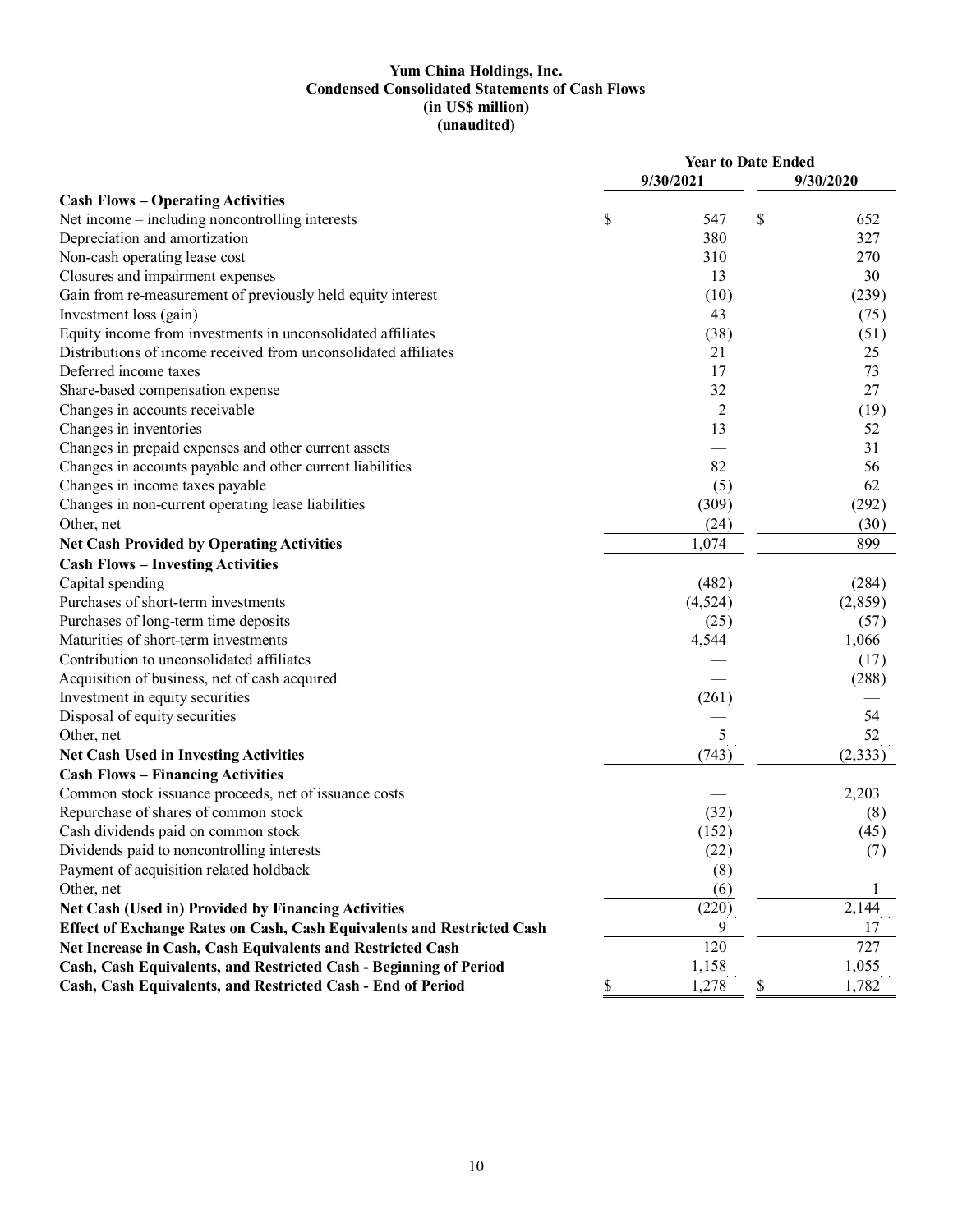In this press release:

- The Company provides certain percentage changes excluding the impact of foreign currency translation (" $F/X$ "). These amounts are derived by translating current year results at prior year average exchange rates. We believe the elimination of the F/X impact provides better year-to-year comparability without the distortion of foreign currency fluctuations.
- System sales growth reflects the results of all restaurants regardless of ownership, including Company-owned, franchise and unconsolidated affiliate restaurants that operate our restaurant concepts, except for non-Company-owned restaurants for which we do not receive a sales-based royalty. Sales of franchise and unconsolidated affiliate restaurants typically generate ongoing franchise fees for the Company at an average rate of approximately 6% of system sales. Franchise and unconsolidated affiliate restaurant sales are not included in Company sales in the Condensed Consolidated Statements of Income; however, the franchise fees are included in the Company's revenues. We believe system sales growth is useful to investors as a significant indicator of the overall strength of our business as it incorporates all of our revenue drivers, Company and franchise samestore sales as well as net unit growth.
- Effective January 1, 2018, the Company revised its definition of same-store sales growth to represent the estimated percentage change in sales of food of all restaurants in the Company system that have been open prior to the first day of our prior fiscal year, excluding the period during which stores are temporarily closed. We refer to these as our "base" stores. Previously, same-store sales growth represented the estimated percentage change in sales of all restaurants in the Company system that have been open for one year or more, including stores temporarily closed, and the base stores changed on a rolling basis from month to month. This revision was made to align with how management measures performance internally and focuses on trends of a more stable base of stores.
- Company sales represent revenues from Company-owned restaurants. Company Restaurant profit ("Restaurant profit") is defined as Company sales less expenses incurred directly by our Company-owned restaurants in generating Company sales. Company restaurant margin percentage is defined as Restaurant profit divided by Company sales.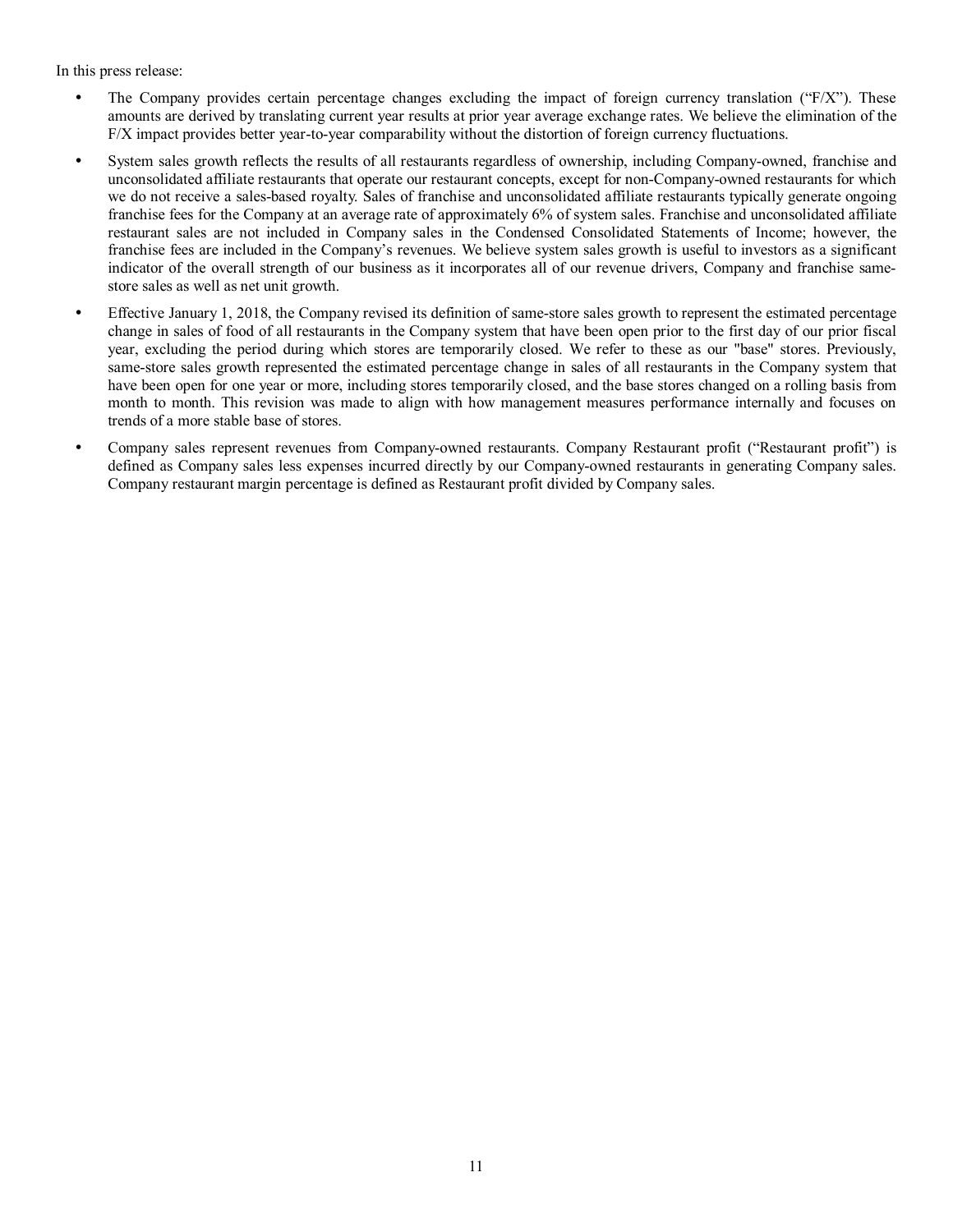#### **Reconciliation of Reported GAAP Results to Non-GAAP Adjusted Measures (in millions, except per share data) (unaudited)**

In addition to the results provided in accordance with U.S. Generally Accepted Accounting Principles ("GAAP") in this press release, the Company provides non-GAAP measures adjusted for Special Items, which include Adjusted Operating Profit, Adjusted Net Income, Adjusted Earnings Per Common Share ("EPS"), Adjusted Effective Tax Rate and Adjusted EBITDA, which we define as net income including noncontrolling interests adjusted for income tax, interest income, net, investment gain or loss, certain non-cash expenses, consisting of depreciation and amortization as well as store impairment charges, and Special Items.

The following table set forth the reconciliation of the most directly comparable GAAP financial measures to the non-GAAP adjusted financial measures.

|                                                                        | <b>Quarter Ended</b> |           |    |           | <b>Year to Date Ended</b> |           |           |        |  |
|------------------------------------------------------------------------|----------------------|-----------|----|-----------|---------------------------|-----------|-----------|--------|--|
|                                                                        |                      | 9/30/2021 |    | 9/30/2020 |                           | 9/30/2021 | 9/30/2020 |        |  |
| <b>Non-GAAP Reconciliations</b>                                        |                      |           |    |           |                           |           |           |        |  |
| <b>Reconciliation of Operating Profit to Adjusted Operating Profit</b> |                      |           |    |           |                           |           |           |        |  |
| <b>Operating Profit</b>                                                | \$                   | 178       | \$ | 556       | \$.                       | 753       | \$        | 781    |  |
| Special Items, Operating Profit                                        |                      | 10        |    | 236       |                           | 3         |           | 231    |  |
| <b>Adjusted Operating Profit</b>                                       |                      | 168       | \$ | 320       | \$                        | 750       |           | 550    |  |
| <b>Reconciliation of Net Income to Adjusted Net Income</b>             |                      |           |    |           |                           |           |           |        |  |
| Net Income - Yum China Holdings, Inc.                                  | \$                   | 104       | \$ | 439       | \$                        | 515       | \$        | 633    |  |
| Special Items, Net Income - Yum China Holdings, Inc.                   |                      | 8         |    | 176       |                           |           |           | 171    |  |
| Adjusted Net Income - Yum China Holdings, Inc.                         |                      | 96        | \$ | 263       | \$                        | 514       | \$        | 462    |  |
| <b>Reconciliation of EPS to Adjusted EPS</b>                           |                      |           |    |           |                           |           |           |        |  |
| Basic Earnings Per Common Share                                        | \$                   | 0.25      | \$ | 1.13      | \$                        | 1.23      | \$        | 1.67   |  |
| Special Items, Basic Earnings Per Common Share                         |                      | 0.02      |    | 0.45      |                           | 0.01      |           | 0.46   |  |
| Adjusted Basic Earnings Per Common Share                               |                      | 0.23      | \$ | 0.68      | \$                        | 1.22      | \$        | 1.21   |  |
| Diluted Earnings Per Common Share                                      | \$                   | 0.24      | \$ | 1.10      | \$                        | 1.19      | \$        | 1.62   |  |
| Special Items, Diluted Earnings Per Common Share                       |                      | 0.02      |    | 0.44      |                           | 0.01      |           | 0.44   |  |
| Adjusted Diluted Earnings Per Common Share                             |                      | 0.22      | \$ | 0.66      | S.                        | 1.18      | \$.       | 1.18   |  |
| Reconciliation of Effective Tax Rate to Adjusted Effective Tax Rate    |                      |           |    |           |                           |           |           |        |  |
| Effective tax rate                                                     |                      | 28.3%     |    | 25.6%     |                           | 27.7%     |           | 26.3%  |  |
| Impact on effective tax rate as a result of Special Items              |                      | $(0.5)\%$ |    | $(0.1)\%$ |                           | $0.1\%$   |           | (0.1)% |  |
| Adjusted effective tax rate                                            |                      | 28.8%     |    | 25.7%     |                           | 27.6%     |           | 26.4%  |  |

Net income, along with the reconciliation to Adjusted EBITDA, is presented below:

|                                                        |   | <b>Quarter Ended</b> |    | <b>Year to Date Ended</b> |    |           |           |       |
|--------------------------------------------------------|---|----------------------|----|---------------------------|----|-----------|-----------|-------|
|                                                        |   | 9/30/2021            |    | 9/30/2020                 |    | 9/30/2021 | 9/30/2020 |       |
| <b>Reconciliation of Net Income to Adjusted EBITDA</b> |   |                      |    |                           |    |           |           |       |
| Net Income – Yum China Holdings, Inc.                  | S | 104                  | \$ | 439                       | -S | 515       | \$.       | 633   |
| Net income $-$ noncontrolling interests                |   |                      |    | 11                        |    | 32        |           | 19    |
| Income tax provision                                   |   | 44                   |    | 155                       |    | 210       |           | 232   |
| Interest income, net                                   |   | (16)                 |    | (11)                      |    | (47)      |           | (28)  |
| Investment loss (gain)                                 |   | 39                   |    | (38)                      |    | 43        |           | (75)  |
| <b>Operating Profit</b>                                |   | 178                  |    | 556                       |    | 753       |           | 781   |
| Special Items, Operating Profit                        |   | (10)                 |    | (236)                     |    | (3)       |           | (231) |
| <b>Adjusted Operating Profit</b>                       |   | 168                  |    | 320                       |    | 750       |           | 550   |
| Depreciation and amortization                          |   | 128                  |    | 113                       |    | 380       |           | 327   |
| Store impairment charges                               |   | 4                    |    |                           |    | 23        |           | 39    |
| Adjusted EBITDA                                        |   | 300                  |    | 436                       |    | 1,153     |           | 916   |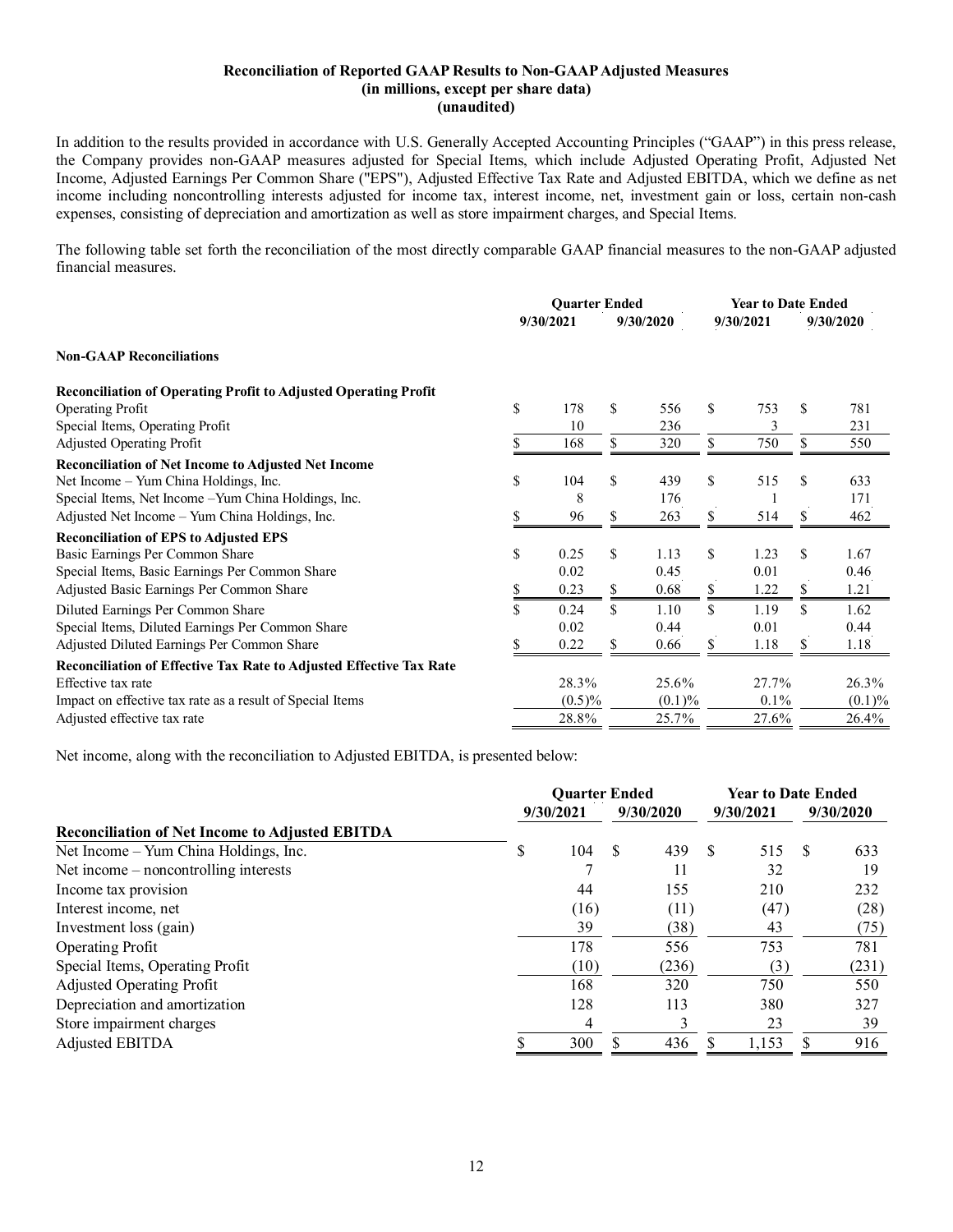Details of Special Items are presented below:

|                                                                          |   | <b>Ouarter Ended</b> |              |           | <b>Year to Date Ended</b> |           |     |           |  |
|--------------------------------------------------------------------------|---|----------------------|--------------|-----------|---------------------------|-----------|-----|-----------|--|
|                                                                          |   | 9/30/2021            |              | 9/30/2020 |                           | 9/30/2021 |     | 9/30/2020 |  |
| Gain from re-measurement of previously held equity interest $(1)$        | S | 10                   | <sup>S</sup> | 239       | -8                        | 10        | \$. | 239       |  |
| Share-based compensation expense for Partner PSU awards <sup>(2)</sup>   |   |                      |              | (3)       |                           |           |     | (5)       |  |
| Derecognition of indemnification assets related to Daojia <sup>(3)</sup> |   |                      |              |           |                           |           |     | (3)       |  |
| Special Items, Operating Profit                                          |   | 10                   |              | 236       |                           |           |     | 231       |  |
| Tax effect on Special Items <sup>(4)</sup>                               |   | (2)                  |              | (60)      |                           |           |     | (60)      |  |
| Special Items, net income - including noncontrolling interests           |   | 8                    |              | 176       |                           |           |     | 171       |  |
| Special Items, net income – noncontrolling interests                     |   |                      |              |           |                           |           |     |           |  |
| Special Items, Net Income - Yum China Holdings, Inc.                     |   | 8                    |              | 176       |                           |           |     | 171       |  |
| Weighted-average Diluted Shares Outstanding (in millions)                |   | 435                  |              | 400       |                           | 435       |     | 391       |  |
| Special Items, Diluted Earnings Per Common Share                         |   | 0.02                 |              | 0.44      |                           | 0.01      |     | 0.44      |  |

In the quarters ended September 30, 2021 and 2020, as a result of the consolidation of the Lavazza joint venture and Suzhou KFC, the Company recognized a gain of \$10 million and \$239 million, respectively, from the re-measurement of our previously held equity interest at fair value. The re-measurement gains were not allocated to any segment for performance reporting purposes.

(2) In February 2020, the Company granted Partner PSU Awards to select employees who were deemed critical to the Company's execution of its strategic operating plan. These PSU awards will only vest if threshold performance goals are achieved over a four-year performance period, with the payout ranging from 0% to 200% of the target number of shares subject to the PSU awards. Partner PSU Awards were granted to address increased competition for executive talent, motivate transformational performance and encourage management retention. Given the unique nature of these grants, the Compensation Committee does not intend to grant similar, special grants to the same employees during the performance period. The impact from these special awards is excluded from metrics that management uses to assess the Company's performance. The Company recognized sharebased compensation cost of nil and \$7 million associated with the Partner PSU Awards for the quarter and year to date ended September 30, 2021, respectively, and \$3 million and \$5 million for the quarter and year to date ended September 30, 2020, respectively.

(3) In the quarter ended June 30, 2020, the Company derecognized a \$3 million indemnification asset previously recorded for the Daojia acquisition as the indemnification right expired pursuant to the purchase agreement. The amount was included in Other income, net, but was not allocated to any segment for performance reporting purposes.

(4) The tax expense was determined based upon the nature, as well as the jurisdiction, of each Special Item at the applicable tax rate.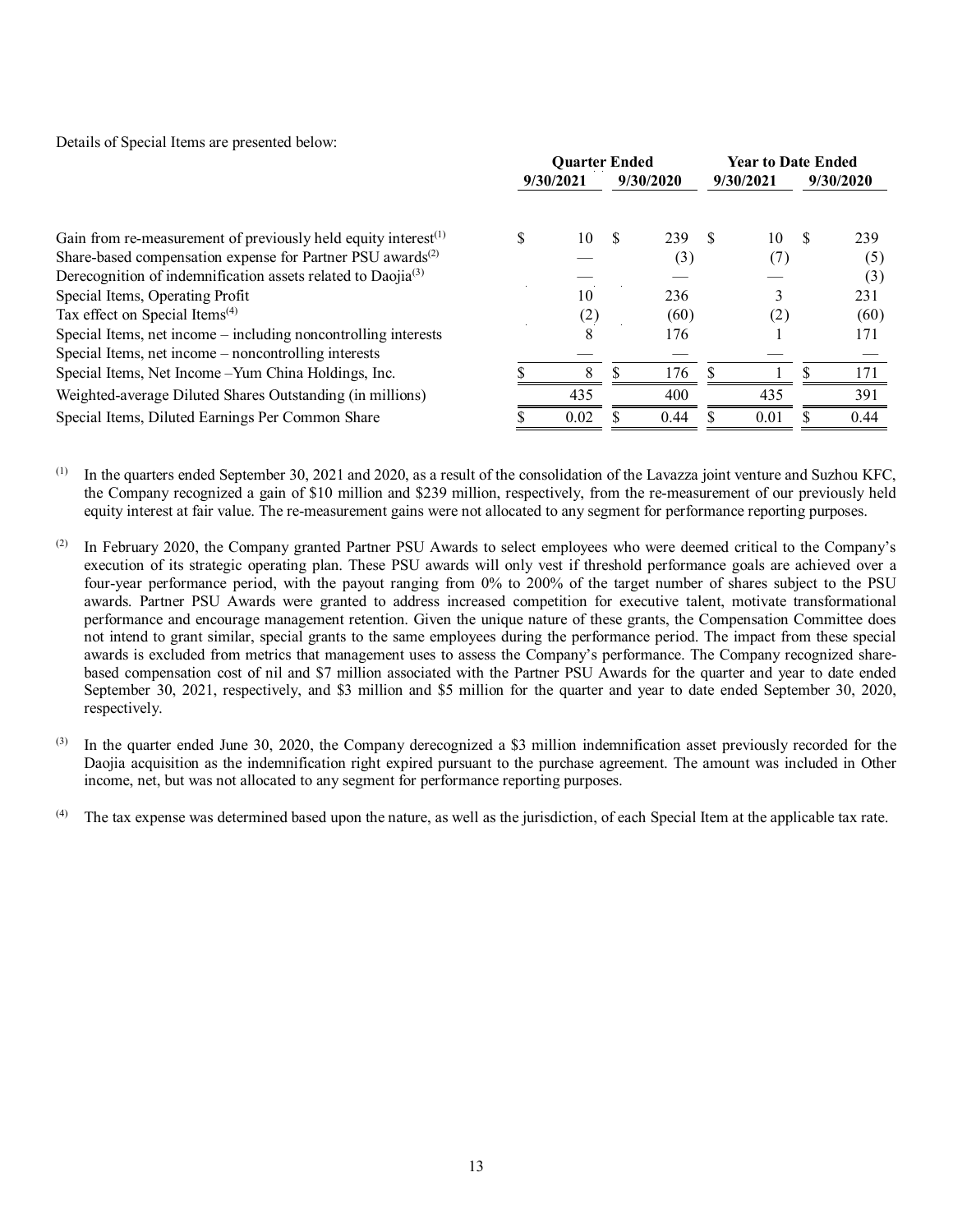The Company excludes impact from Special Items for the purpose of evaluating performance internally. Special Items are not included in any of our segment results. In addition, the Company provides Adjusted EBITDA because we believe that investors and analysts may find it useful in measuring operating performance without regard to items such as income tax, interest income, net, investment gain or loss, depreciation and amortization, store impairment charges, and Special Items. Store impairment charges included as an adjustment item in Adjusted EBITDA primarily resulted from our semi-annual impairment evaluation of long-lived assets of individual restaurants, and additional impairment evaluation whenever events or changes in circumstances indicate that the carrying value of the assets may not be recoverable. If these restaurant-level assets were not impaired, depreciation of the assets would have been recorded and included in EBITDA. Therefore, store impairment charges were a non-cash item similar to depreciation and amortization of our long-lived assets of restaurants. The Company believes that investors and analyst may find it useful in measuring operating performance without regard to such non-cash item.

These adjusted measures are not intended to replace the presentation of our financial results in accordance with GAAP. Rather, the Company believes that the presentation of these adjusted measures provides additional information to investors to facilitate the comparison of past and present results, excluding those items that the Company does not believe are indicative of our ongoing operations due to their nature.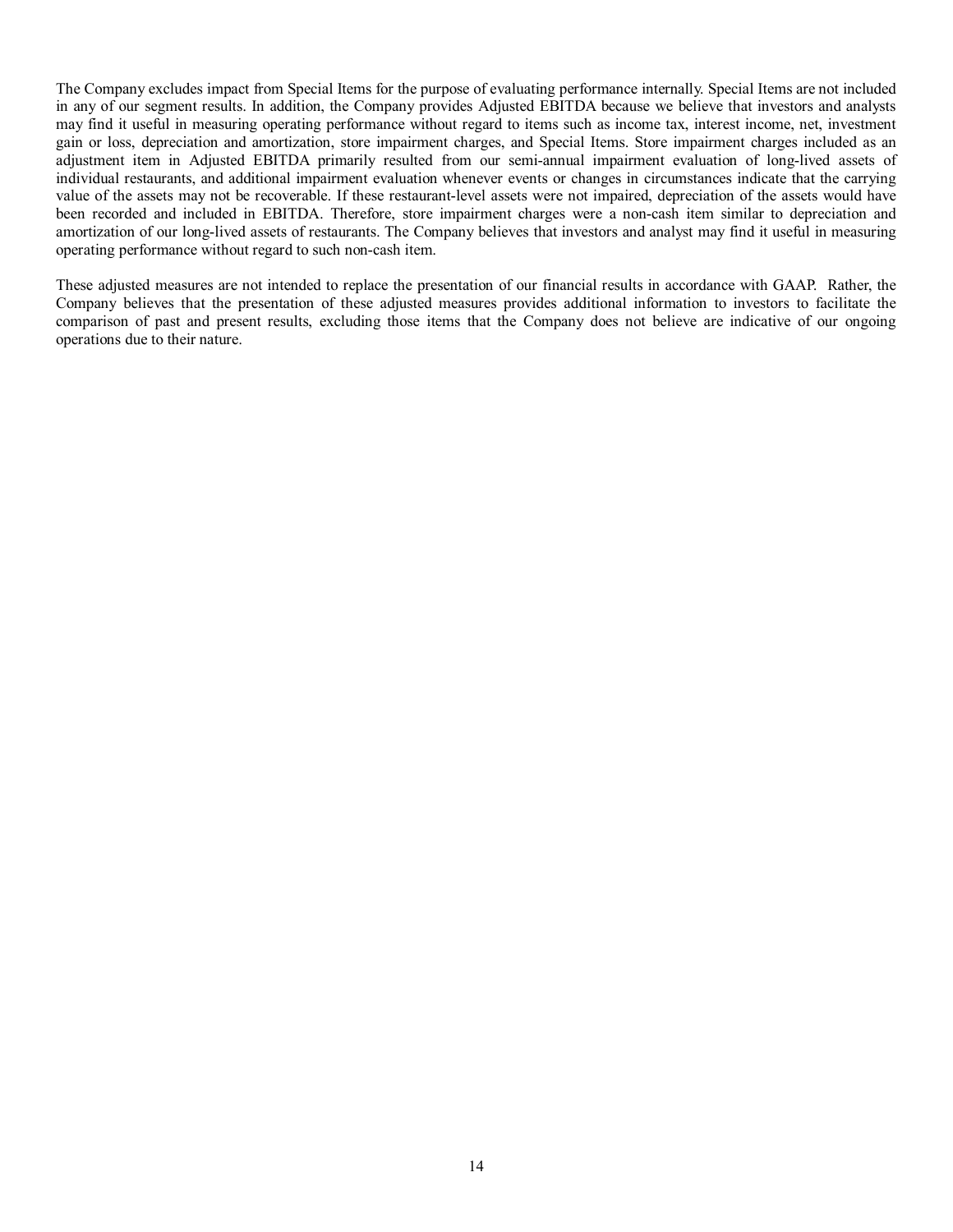## **Unit Count by Brand**

# **KFC**

|                           | 12/31/2020 | <b>New Builds</b> |                   | <b>Closures</b>   | Refranchised    |                      | Acquired | 9/30/2021 |
|---------------------------|------------|-------------------|-------------------|-------------------|-----------------|----------------------|----------|-----------|
| Company-owned             | 5,872      |                   | 706               | (130)             |                 | (2)                  | 4        | 6,450     |
| Unconsolidated affiliates | 677        |                   | 93                | (8)               |                 |                      |          | 762       |
| Franchisees               | 617        |                   | 96                | (15)              |                 | 2                    | (4)      | 696       |
| Total                     | 7,166      |                   | 895               | (153)             |                 |                      |          | 7,908     |
| Pizza Hut                 |            |                   |                   |                   |                 |                      |          |           |
|                           |            | 12/31/2020        |                   | <b>New Builds</b> |                 | <b>Closures</b>      |          | 9/30/2021 |
| Company-owned             |            |                   | 2,230             |                   | 199             |                      | (60)     | 2,369     |
| Franchisees               |            |                   | 125               |                   | 12              |                      | (3)      | 134       |
| Total                     |            |                   | 2,355             |                   | 211             |                      | (63)     | 2,503     |
| <b>Others</b>             |            |                   |                   |                   |                 |                      |          |           |
|                           | 12/31/2020 |                   | <b>New Builds</b> |                   | <b>Closures</b> | Other <sup>(1)</sup> |          | 9/30/2021 |
| Company-owned             |            | 88                |                   | 20                | (11)            |                      | 22       | 119       |
| Unconsolidated affiliates |            | 4                 |                   | 18                |                 |                      | (22)     |           |
| Franchisees               |            | 893               |                   | 99                | (107)           |                      |          | 885       |
| Total                     |            | 985               |                   | 137               | (118)           |                      |          | 1,004     |

(1) As a result of the consolidation of the Lavazza joint venture in September 2021, the restaurant units of Lavazza were transferred from unconsolidated affiliates to Company-owned.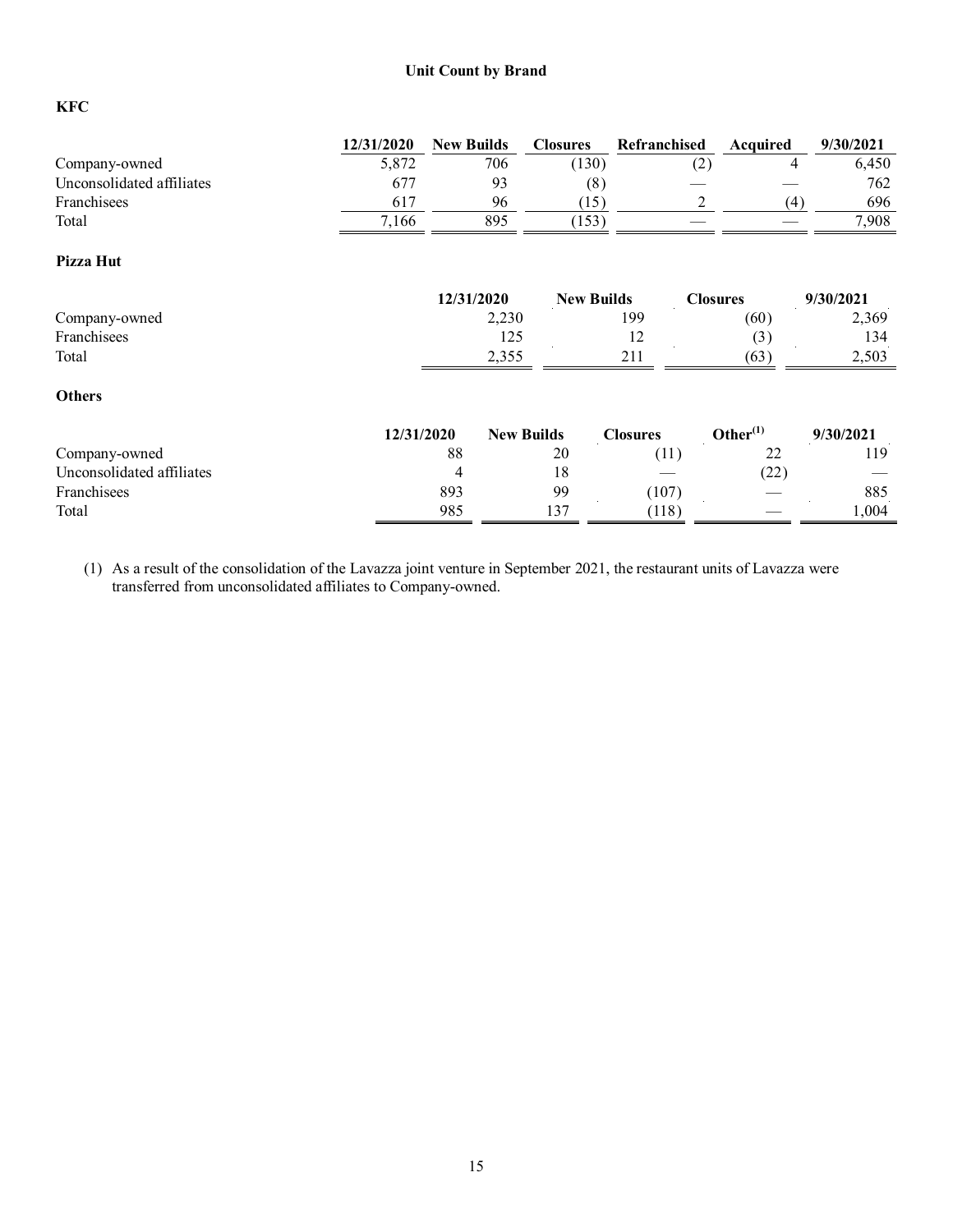## **Yum China Holdings, Inc. Segment Results (in US\$ million) (unaudited)**

|                                                          |    |       |    |           |                 |               | Corporate         |              |                    |   |       |
|----------------------------------------------------------|----|-------|----|-----------|-----------------|---------------|-------------------|--------------|--------------------|---|-------|
|                                                          |    |       |    |           | All Other       |               | and               |              |                    |   |       |
| <b>Ouarter Ended 9/30/2021</b>                           |    | KFC   |    | Pizza Hut | <b>Segments</b> |               | Unallocated $(1)$ |              | <b>Elimination</b> |   | Total |
| Company sales                                            | ъ. | 1,750 | \$ | 546       | 14<br>S.        | <sup>\$</sup> |                   |              |                    | S | 2,310 |
| Franchise fees and income                                |    | 32    |    |           | 6               |               |                   |              |                    |   | 40    |
| Revenues from transactions with                          |    |       |    |           |                 |               |                   |              |                    |   |       |
| franchisees and unconsolidated affiliates <sup>(2)</sup> |    | 17    |    |           | 26              |               | 139               |              |                    |   | 184   |
| Other revenues                                           |    |       |    |           | 88              |               |                   |              | (78)               |   | 20    |
| Total revenues                                           |    | 1,801 | S  | 551       | 134<br>S        | S.            | 146               | <sup>S</sup> | (78)               | S | 2,554 |
| Company restaurant expenses                              |    | 1,512 |    | 502       | 14              |               |                   |              |                    |   | 2,028 |
| General and administrative expenses                      |    | 62    |    | 27        | 11              |               | 42                |              |                    |   | 142   |
| Franchise expenses                                       |    | 16    |    |           |                 |               |                   |              |                    |   | 17    |
| Expenses for transactions with                           |    |       |    |           |                 |               |                   |              |                    |   |       |
| franchisees and unconsolidated affiliates $(2)$          |    | 16    |    |           | 24              |               | 138               |              |                    |   | 180   |
| Other operating costs and expenses                       |    |       |    |           | 87              |               |                   |              | (78)               |   | 17    |
| Closures and impairment expenses, net                    |    |       |    |           |                 |               |                   |              |                    |   |       |
| Other (income) expenses, net                             |    | (4)   |    |           |                 |               | (9)               |              |                    |   | (10)  |
| Total costs and expenses, net                            |    | 1,605 |    | 533       | 140             |               | 176               |              | (78)               |   | 2,376 |
| Operating Profit (Loss)                                  |    | 196   |    | 18        | (6)             |               | (30)              |              |                    |   | 178   |

|                                                 |             |                | Corporate |                  |  |                      |   |                    |     |       |  |
|-------------------------------------------------|-------------|----------------|-----------|------------------|--|----------------------|---|--------------------|-----|-------|--|
|                                                 |             |                |           | <b>All Other</b> |  | and                  |   |                    |     |       |  |
| Quarter Ended 9/30/2020                         | KFC         | Pizza Hut      |           | <b>Segments</b>  |  | Unallocated $^{(1)}$ |   | <b>Elimination</b> |     | Total |  |
| Company sales                                   | \$<br>1,597 | \$<br>508      |           | 13               |  |                      |   |                    | \$  | 2,118 |  |
| Franchise fees and income                       | 32          | $\mathfrak{D}$ |           | 6                |  |                      |   |                    |     | 40    |  |
| Revenues from transactions with                 |             |                |           |                  |  |                      |   |                    |     |       |  |
| franchisees and unconsolidated affiliates $(2)$ | 16          |                |           | 18               |  | 135                  |   |                    |     | 170   |  |
| Other revenues                                  |             |                |           | 36               |  |                      |   | (19)               |     | 20    |  |
| Total revenues                                  | 1,646       | \$<br>511      | \$        | 73               |  | 137                  | S | (19)               | \$. | 2,348 |  |
| Company restaurant expenses                     | 1,287       | 424            |           | 13               |  |                      |   |                    |     | 1,724 |  |
| General and administrative expenses             | 50          | 24             |           | 11               |  | 42                   |   |                    |     | 127   |  |
| Franchise expenses                              | 16          |                |           |                  |  |                      |   |                    |     | 17    |  |
| Expenses for transactions with                  |             |                |           |                  |  |                      |   |                    |     |       |  |
| franchisees and unconsolidated affiliates $(2)$ | 16          |                |           | 13               |  | 134                  |   |                    |     | 164   |  |
| Other operating costs and expenses              |             |                |           | 33               |  |                      |   | (19)               |     | 15    |  |
| Closures and impairment expenses, net           |             |                |           |                  |  |                      |   |                    |     |       |  |
| Other (income) expenses, net                    | (10)        |                |           |                  |  | (247)                |   |                    |     | (256) |  |
| Total costs and expenses, net                   | 1,360       | 450            |           | 71               |  | (70)                 |   | (19)               |     | 1,792 |  |
| <b>Operating Profit</b>                         | 286         | 61             |           |                  |  | 207                  |   |                    |     | 556   |  |